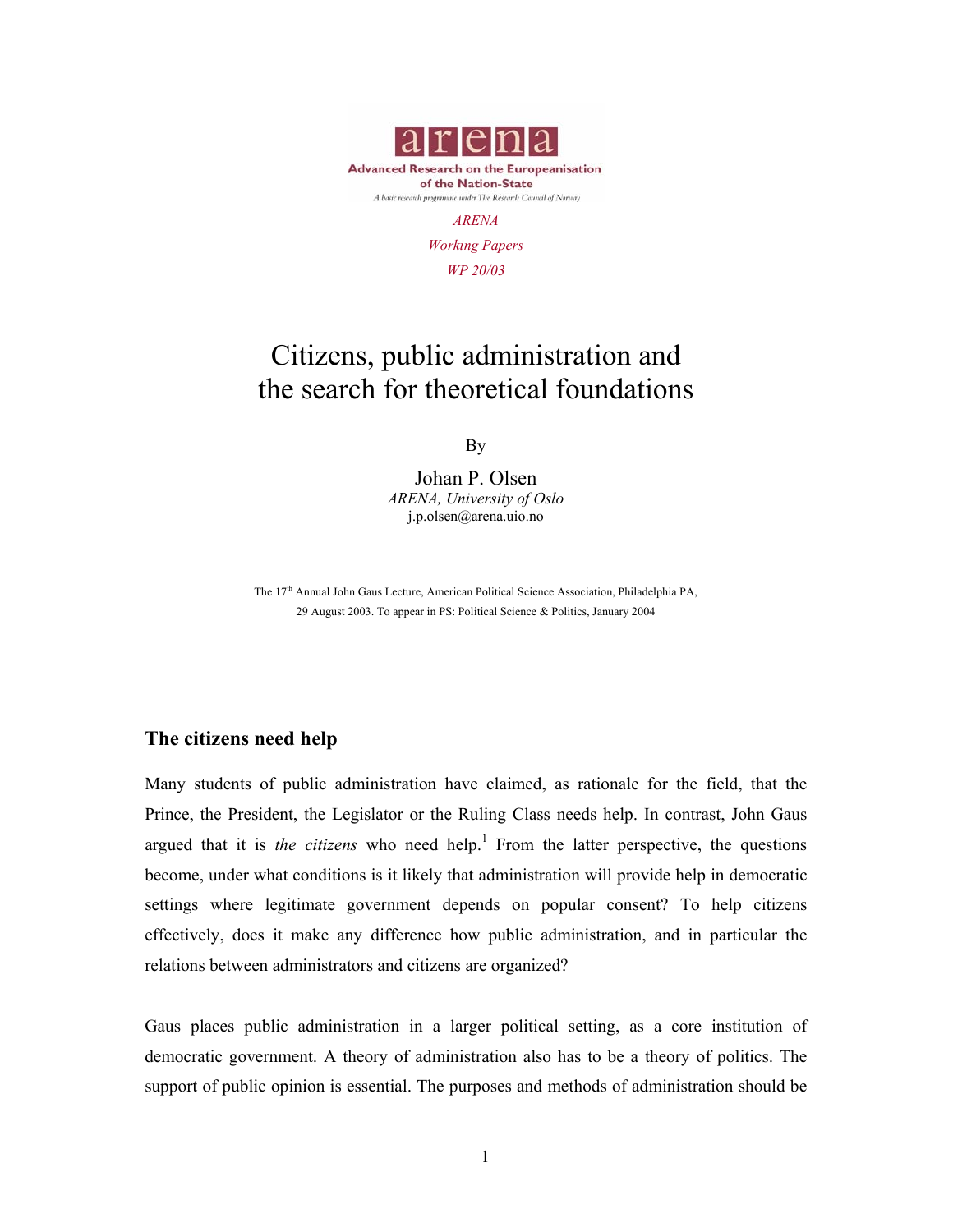derived from citizens and the whole body of citizens should have ultimate control. Good government depends upon the quality of organization, and a theory of administrative organization should specify what the proper role of citizens should be, and how relations between citizens and administration can best be organized.<sup>2</sup>

Gaus embraces the idea of citizens' direct participation in administrative processes, but also concludes that citizens need qualified persons acting on their behalf. Specifying their proper roles, one should avoid unrealistic assumptions about both citizens and administrators. Transfer of discretionary power to administration is inevitable, yet it is problematic to make administrators act with integrity and competence as agents of citizens. The citizen's role also has to be reduced to manageable proportions, taking into account the limited capacity and motivation citizens have to perform civic functions. When administrative processes involve more than the implementation of pre-determined objectives and rules, it can also be difficult to identify the popular will. Mass opinion is often ignorant, unengaged, ambiguous or divided. While citizens express distrust in government, they steadily heap more tasks upon it.<sup>3</sup> Public administration has to adapt to citizens' "confusing shifts in the use of government".<sup>4</sup>

Gaus' view of citizens and administrators is developmental. Human actors are malleable, administration is a process of education and civic minded, public spirited identities are developed through experience. The professional and personal attitudes of individual administrators have to be encouraged and citizens need to understand the purposes and methods of government through taking part in common affairs.<sup>5</sup> In his developmental perspective, however, Gaus observes a possible double lag: in the adjustment of administrative institutions to societal changes and in the adjustment of administrative theory to administrative practice. He also observes legitimate (short term) non-adaptation, because administration has a constitutional role in protecting citizens.<sup>6</sup>

Gaus argues that the task of the academic discipline is to identify, describe and analyze important developments that public administration faces and constantly redefine the field in the light of new experiences. Understanding the conditions under which administration adapts, or fails to adapt, to changing circumstances and shifting public opinion, requires first hand observation of government in action. Important developments can best be observed at sites and in eras where established institutions are disintegrating. Scholars are advised to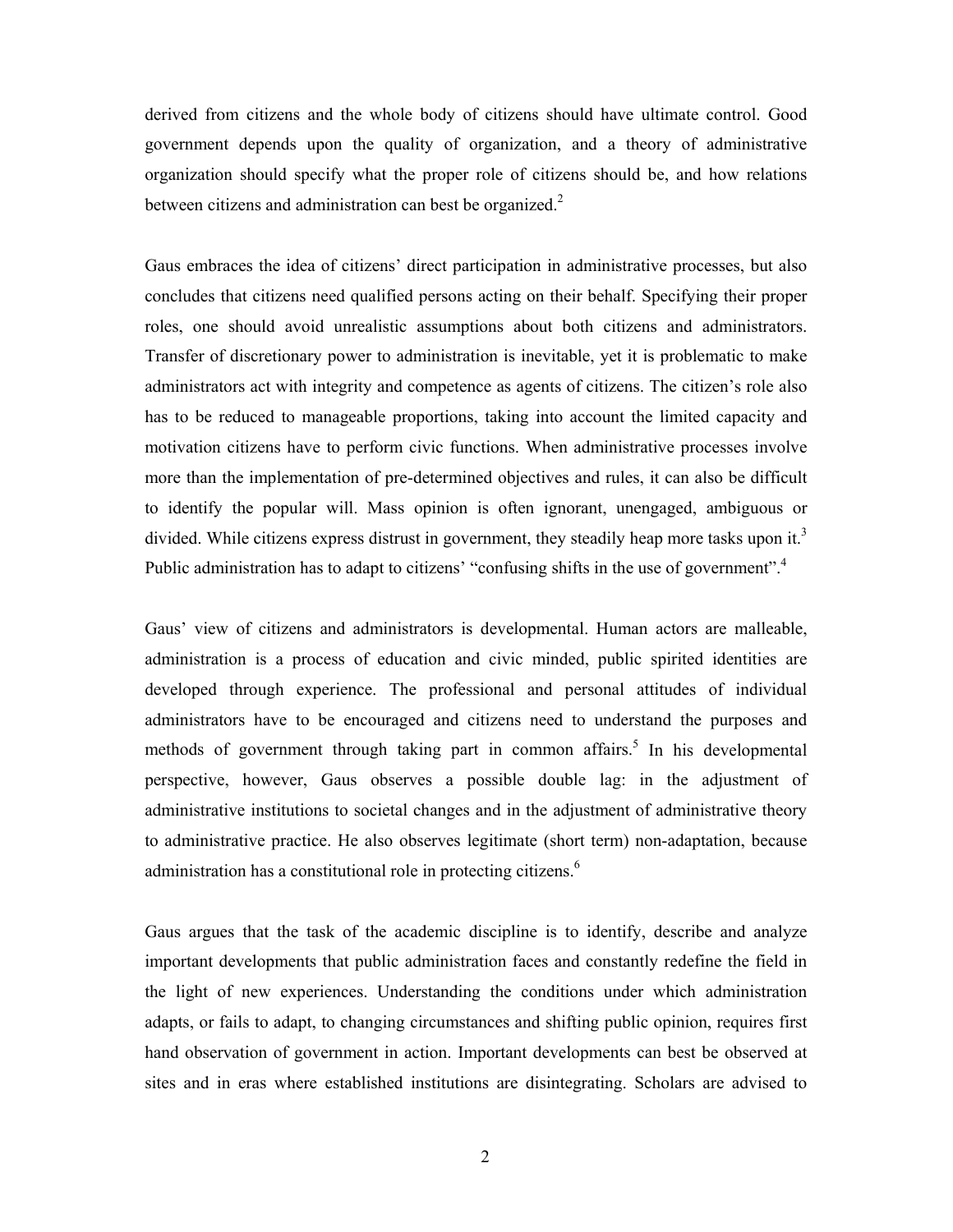observe the search for new institutions to replace decaying or overthrown ones, and the development of workable explanations of citizens' relation to institutions. The discipline should avoid "arrogant generalization" and aspire "to put together a tentative, working hypothesis of government to set alongside the older ones".<sup>7</sup>

These Gausian assumptions and advices provide the frame of the paper. *First,* two visions of how citizens can be better helped are outlined. *Second,* some recent lessons of administrative reform are sketched. *Third*, the dynamics of administrative success criteria and trust are discussed. *Finally*, public administration's search for theoretical foundations is revisited. The paper portrays administration, understood as a type of activity, an institutional arrangement and a set of actors, as a significant *political* phenomenon. It argues that there is (a) no best way of organizing public administration, always most helpful for citizens; (b) no dominant trend, or convergence into a single functionally and normatively superior form; and (c) no specific set of assumptions about administrative actors, structures and processes of change that is more fruitful than all other assumptions under all conditions. The challenge facing the discipline is to identify a limited number of actor, structure and process models and identify their scope conditions, prerequisites and interplay.

### **Visions of effective help**

The direction in which Gaus pointed the discipline has become increasingly relevant due to a shift in international reform debates since the late 1970s. What started as a criticism of "bureaucracy" and its inefficient, costly and rigid internal organization and operations, has moved to a criticism of the external organization and the place of administration in the political and societal order. Along the way, criticism has developed into a debate about bigger issues: the possibility and desirability of government shaping society; the power balance between institutions and between actors; and the relevance and functionality of jurisdictional boundaries, including those of the territorial state.

Democracies have been rethinking how to govern themselves and administrative reform has been caught up in debates about constitutional reform. *Verwaltungspolitik* has become part of *Verfassungspolitik*. On both sides of the Atlantic, key arguments in this debate have been that the "traditional" way of governing society is outmoded and that existing instruments of administration are ill-suited to cope with the tasks and circumstances faced. The democratic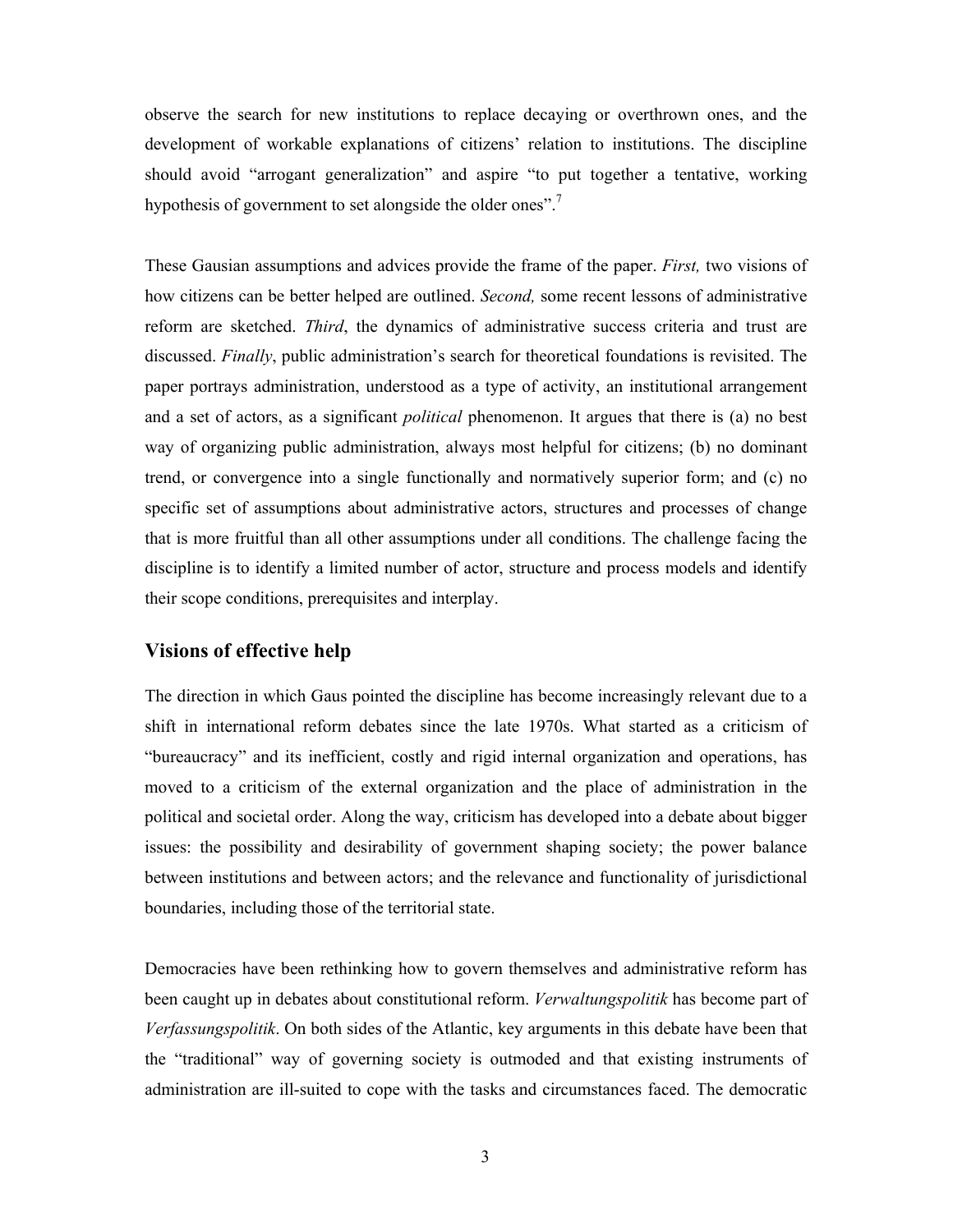quality of government has been seen as problematic and the reputation of, and confidence in, government has been seen in need of being restored. $8$ 

*THE TARGET OF CRITICISM AND TWO VISIONS OF IMPROVEMENT*. Reform needs in public administration have been interpreted by means of three generic diagnoses and prescriptions with roots in respectively public law, market economics and democratic politics. Here, the focus is on how effective help is assumed to depend on the organization of public administration and the interaction of administrators and citizens.

The target of criticism is the "classical" weberian bureaucracy or "*Old Public Administration"* rooted in continental European public law and the territorial state as a sovereign and autonomous legal entity of its own. The defining activity is implementation of the law. Legitimacy is based on the idea that tasks are technical and problem solving in nature: to identify a logically correct solution by interpreting rules and facts, or by applying expert causal knowledge to achieve pre-determined objectives. Will formation is exogenous to administration. The institutional core is the merit-based bureaucracy serving as a tool of higher authority - elected leaders, constitutional principles and professional standards. Binding authority within a specified jurisdiction is claimed through a fourfold rule-bound hierarchical relation of command: between citizens and elected representatives, democratic legislation and administration, within administration, and between administration and citizens as subjects.<sup>9</sup>

Citizens then are both authors and subjects of law. Administrators are rule-driven, neutral agents acting with integrity on the basis of principles, methods, codes of appropriate conduct and a public service ethos.<sup>10</sup> Key values are reliability, consistency, predictability, accountability and insulation from special interests and graft. Administrative dynamics are governed by legislators or courts. Moreover, public administration is also the guardian of foundational principles, such as the rule of law and due process, legitimating nonadaptation.

Two reform claims have had a prominent role in international debates since the end of the 1970s. One vision of how citizens can be better helped assumes a paradigmatic shift "from Old Public Administration to New Public Management".<sup>11</sup> A second (and partly overlapping)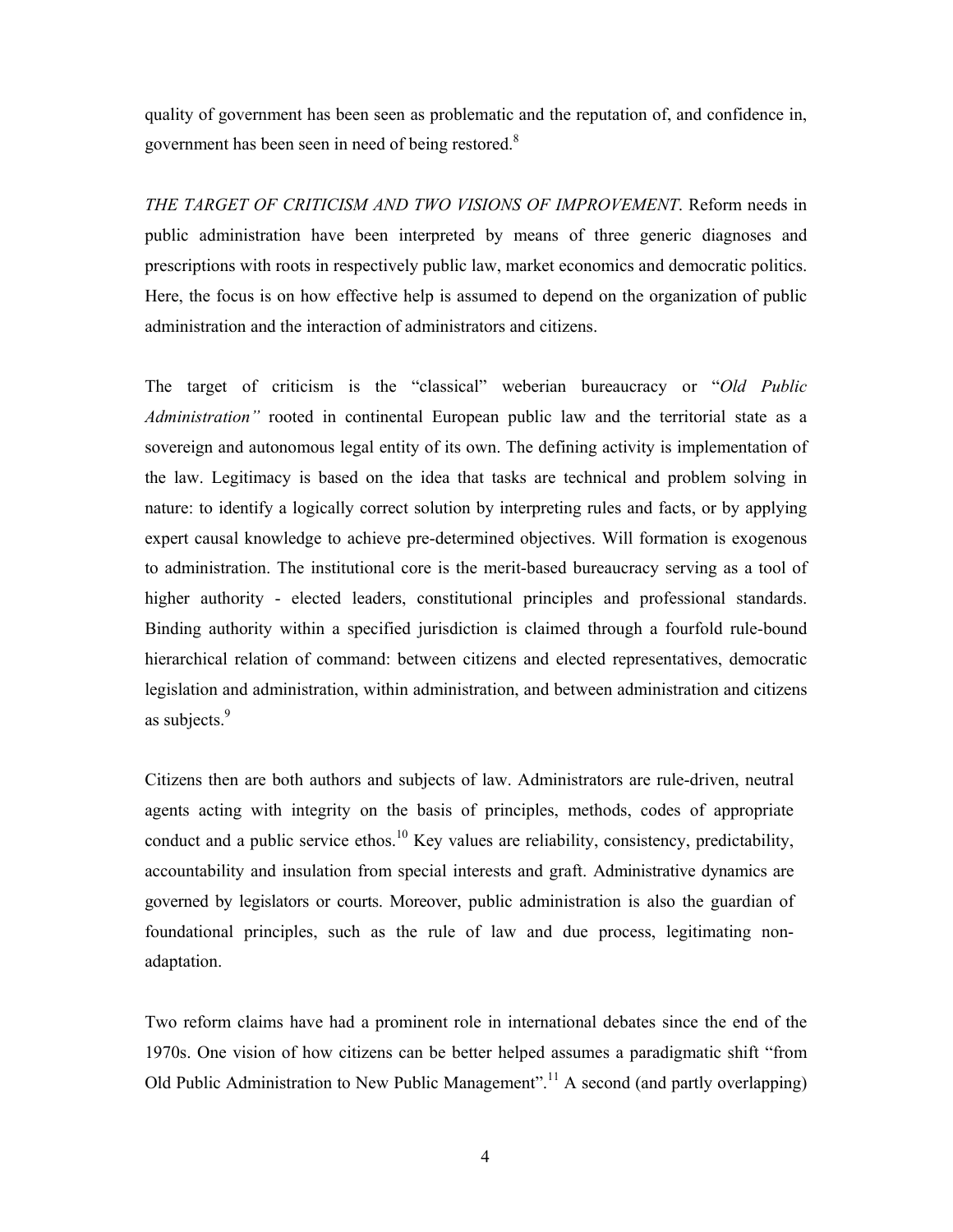vision assumes a shift from hierarchical government to a new mode of network governance – "Governance without Government" among and within states.12

*"New Public Management"*, rooted in market economics and private management,<sup>13</sup> presents a global diagnosis and prescription: a centrally organized and rule-bound public administration is outdated and NPM represents an "inevitable shift" toward a more advanced administration.<sup>14</sup> Management by command is replaced by management by result, contract, decentralization, deregulation, commercialization and competition.<sup>15</sup> The defining activity is service provision with legitimacy based on substantive performance and cost efficiency rather than compliance with formal rules. The special nature of the public sector is denied. NPM builds on values, concepts and experiences drawn from the private sector and the institutional centerpiece is a replica of the private firm in competitive markets.

All participants are self-interested actors governed by price and incentive. Managers have wide operational discretion and hands-off relations to ministries.<sup>16</sup> The population is a collection of customers focused on individual benefits. They have primarily a commercial rather than a political relationship to government. Customers can also have greater leverage than citizens, implying a fundamental transformation in relations between governors and governed.<sup>17</sup> Self-interested behavior and competition are assumed to improve efficiency and adaptability. Change follows from efficient adaptation to environmental dictates, including customers' demands, or from competitive selection. Superior organizational forms are believed to surface in a system characterized by diversity, overlapping units and competition.

*Network governance* reforms, like NPM, diagnose and prescribe a move away from hierarchical government. Networks between government and society are assumed to increase in number and importance and a world of networks is emerging.<sup>18</sup> The defining activity of administration is a *political* process of building support and mobilizing resources. Cooperation takes the form of common problem solving with regard to objective challenges society faces and involves conflict resolution. The legitimacy of networks is based on the acceptability of both the processes used and the substantive outcomes achieved.

The institutional characteristics of a "network" are less agreed-upon than those of "hierarchy" and "market", but most versions of network governance describe a configuration of voluntary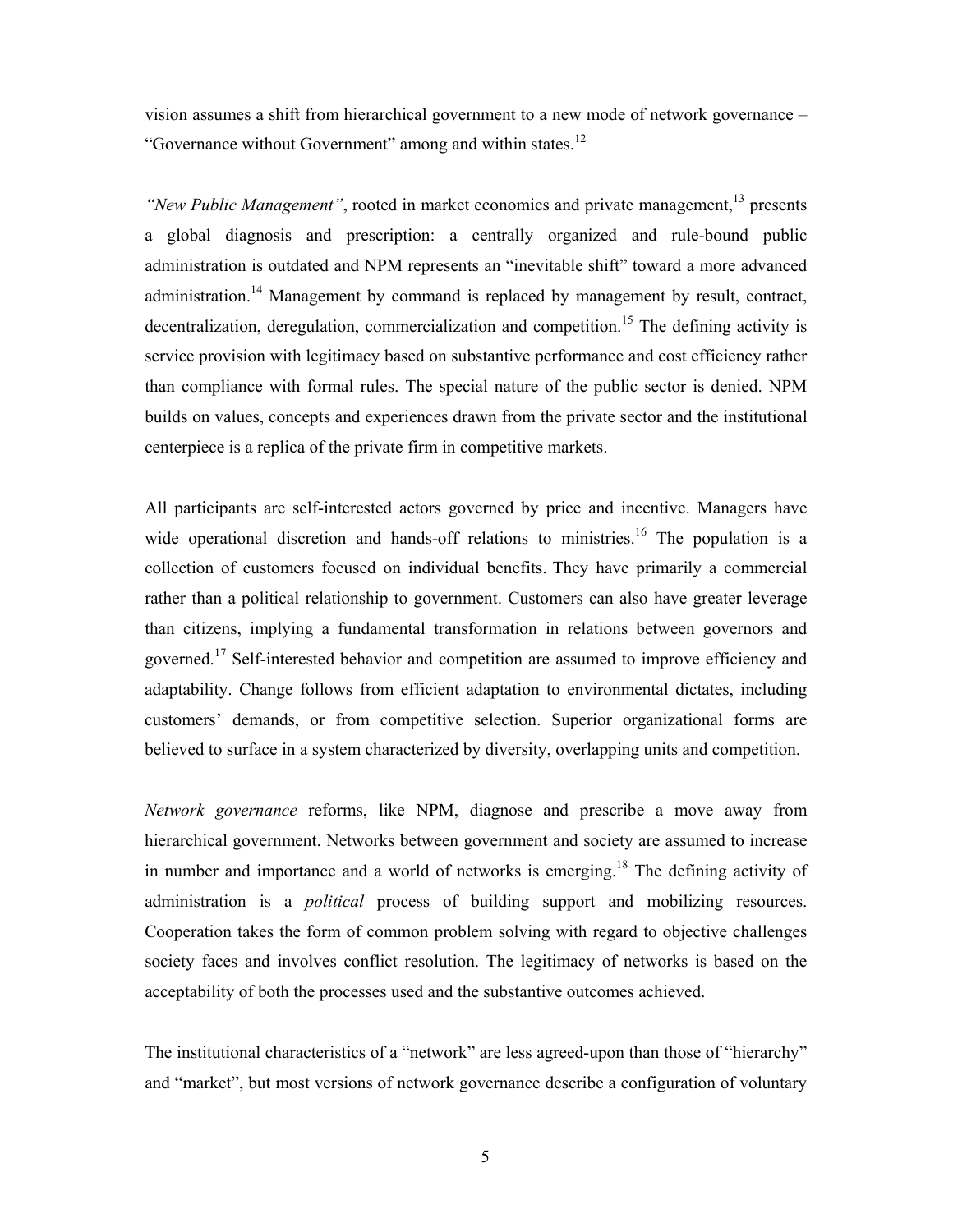interdependent public and private actors involved in partnerships and joint ventures. Coordination takes place without a dominant center imposing a structure of hierarchical authority in the service of a pre-determined objective.<sup>19</sup> Participants with different motivations and resources are involved in bargaining, deliberation and appeals to common norms. They have to convince and motivate each other. The reach of public administration is expanded but neither elected leaders nor administrators can expect to exercise command or compel compliance by virtue of their formal position. Dichotomies such as state-society, public-private, politics-administration and expert-layman become obscure.<sup>20</sup>

Actors are (possibly) self-reflective and interaction and experiences can lead to the learning of new preferences and identities. The democratic quality of a network depends on the knowledge of participants and to what extent the network involves bargaining among powerful stakeholders or free deliberation among all affected citizens, voluntary associations and public institutions.<sup>21</sup> The organization of administration reflects constellations of power in society. Administrative dynamics, including a fragmentation of the institutions of government, reflect changing power-relations and attempts to change existing power balances in society.<sup>22</sup> An implication is that elected officials and administrative managers are likely to have a limited capacity to deliberately design and reform administration.

*PARTIAL PRESCRIPTIONS, AND NOT SO NEW*. How likely are these reform visions to give effective help to citizens? There are good reasons to doubt that any of them will provide a panacea to the perceived malaise of public administration and democratic government.

*First,* both reform visions, as well as the weberian bureaucratic prescription, assume a single set of principles for organizing public administration is functionally and normatively superior and that over time one form will replace the others and result in convergence. This view contrasts with the observation that administrative practice and theoretical ideas have been closely linked to the territory, borders, institutions, history and culture of specific nation states. Administrations with different identities and experiences have been called the "solid bedrock for nationalism".<sup>23</sup> Long, strong and varied institutional histories, with different trajectories of state- and nation-building, provide an institutional context that produces variations in the motivation and capability for institutional change and counteracts global or European convergence.<sup>24</sup>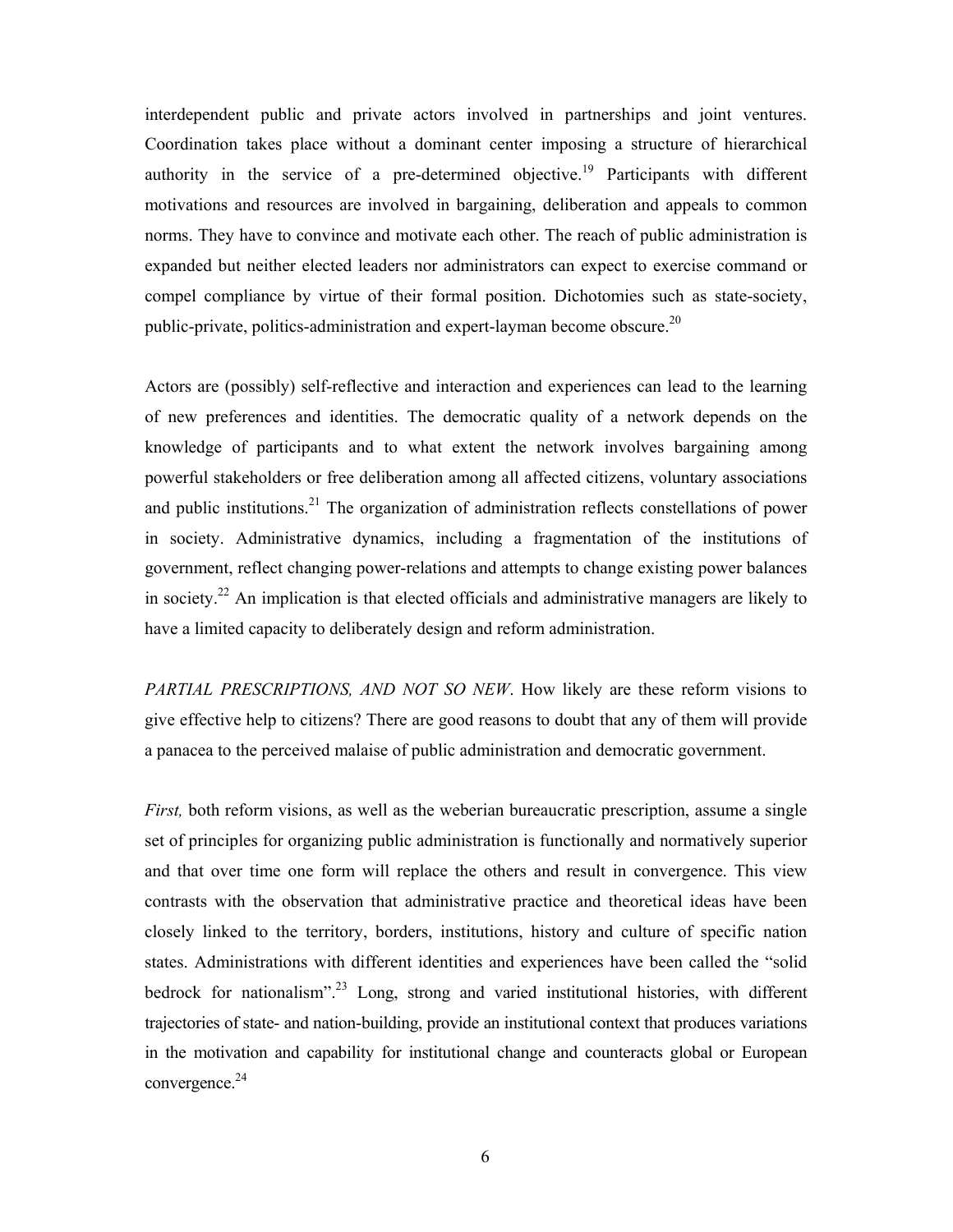Actually, what are presented as universal prescriptions for public administration are partial, time- and space-bound interpretations. Each perspective highlights specific components of the system of administration found in democratic polities, reflects a development in a specific time period, or is associated with a particular reform ideology. What is the institutional centerpiece in one order or reform ideology is an auxiliary institution in other orders and ideologies.

*Secondly*, the newness of the core ideas of the "new" perspectives is overdone. For example, the functionality of the state has always depended on non-hierarchical techniques of administration and the avoidance of command and force.<sup>25</sup> The horror stories of lazy, inhumane or powerful bureaucracies turning their political masters into dilettantes have been around for some time. Likewise, the tension between a legal-bureaucratic and a marketmanagerial approach to public administration, or the propagation of private business administration as an exemplary model for the public sector, is hardly new.<sup>26</sup> Interdependencies and networks in the government-society interface are also well known, and have been described for several European countries.<sup>27</sup> In brief, many reform proposals are "repackaged versions of ideas that have been in public administration since its beginnings".<sup>28</sup> "New" approaches frequently rehash old ideas while the fundamental issues remain remarkably stable.<sup>29</sup>

*Furthermore*, complaints about public administration have not disappeared after decades of reform, suggesting that reformers have not been completely successful.<sup>30</sup> A possible consequence is that the weaknesses of the "new" perspectives will be rediscovered. Stories about bureaucratic failure will be supplemented with studies of how the use of markets and prices in public administration may create political and social inequality and unrest, rather than help citizens. Studies of public-private networks may come to highlight accountability problems and how insight, access and influence are skewed among participants, how administration may be co-opting affected groups and organized interest may capture public agencies. Traces of such cyclical patterns in diagnosis and prescription can already be discerned.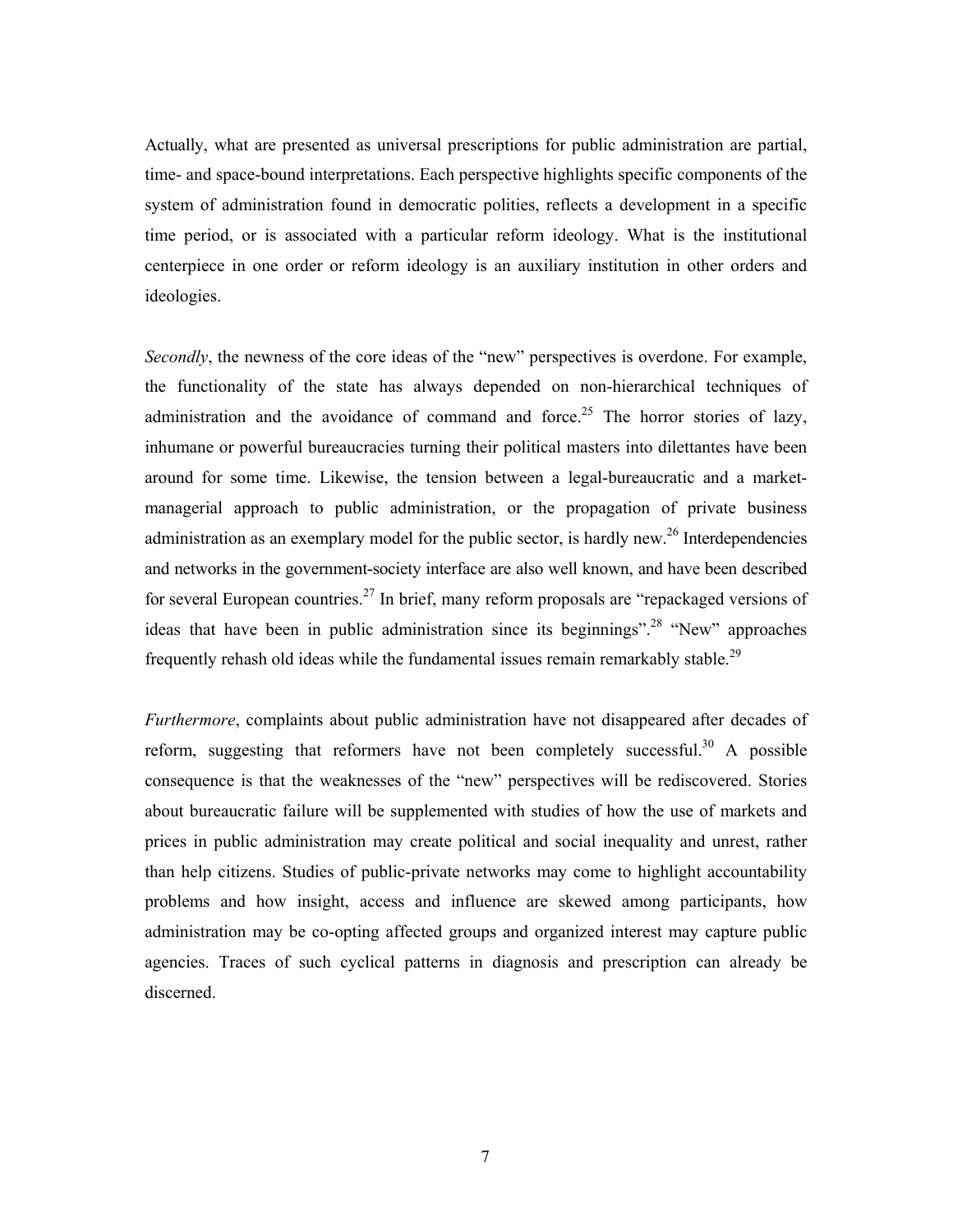#### **Recent developments and lessons**

Where, then, can the most recent administrative developments be located? In which settings are core institutions and interpretations challenged and new ones emerging? Where can empirical observations be made that illuminate not only changes in a specific setting but also contribute to an improved general understanding of the functioning and dynamics of public administration? These issues are considered, *first*, by attending to changes in the diagnoses and prescriptions given by two major advocates of public sector reform - the World Bank and the Organization for Economic Co-operation and Development (OECD); and *secondly*, by attending to some research findings from two key reform sites - a United States metropolitan area and the European Union.

*REDISCOVERING HISTORICAL-INSTITUTIONAL CONTEXT.* The OECD and the World Bank are important institutions for diffusing administrative reform ideas. Although there have been competing projects, the cluster of ideas that dominated the OECD made the organization "a hothouse for reformist economists" during the 1980s and  $1990s$ .<sup>31</sup> A core assumption was that public administration had to adapt to a globalized economy in order to serve the economy better, improve international competitiveness, arrest national decline, and reduce fiscal stress, budget deficits and public debt. $32$ 

Reports from the World Bank also argued that a paradigmatic shift was needed, from a centralized, hierarchical, rule-driven administration to management and markets. The reform was presented as a generic medicine. Reformers insisted that they knew what had to be done:

"The problem is not that one does not know what to recommend; on the contrary, the goals and instruments are clear. But governments continue to have difficulties implementing PSM (public sector management) reform. The quandary is that sociopolitical and bureaucratic obstacles in each country impede or block the implementation of good practices".<sup>33</sup>

In recent years, the belief in a universal cure has weakened. The World Bank - partly based on experiences with system breakdowns and weak, inefficient, illegitimate and unstable "quasi states" in developing countries<sup>34</sup> - expresses the need for in-depth understanding of the specific situation in individual countries. Few answers are right under all circumstances and no single imported recipe will do. Administrative reform must be matched carefully with the needs, traditions and resources of each political system.<sup>35</sup>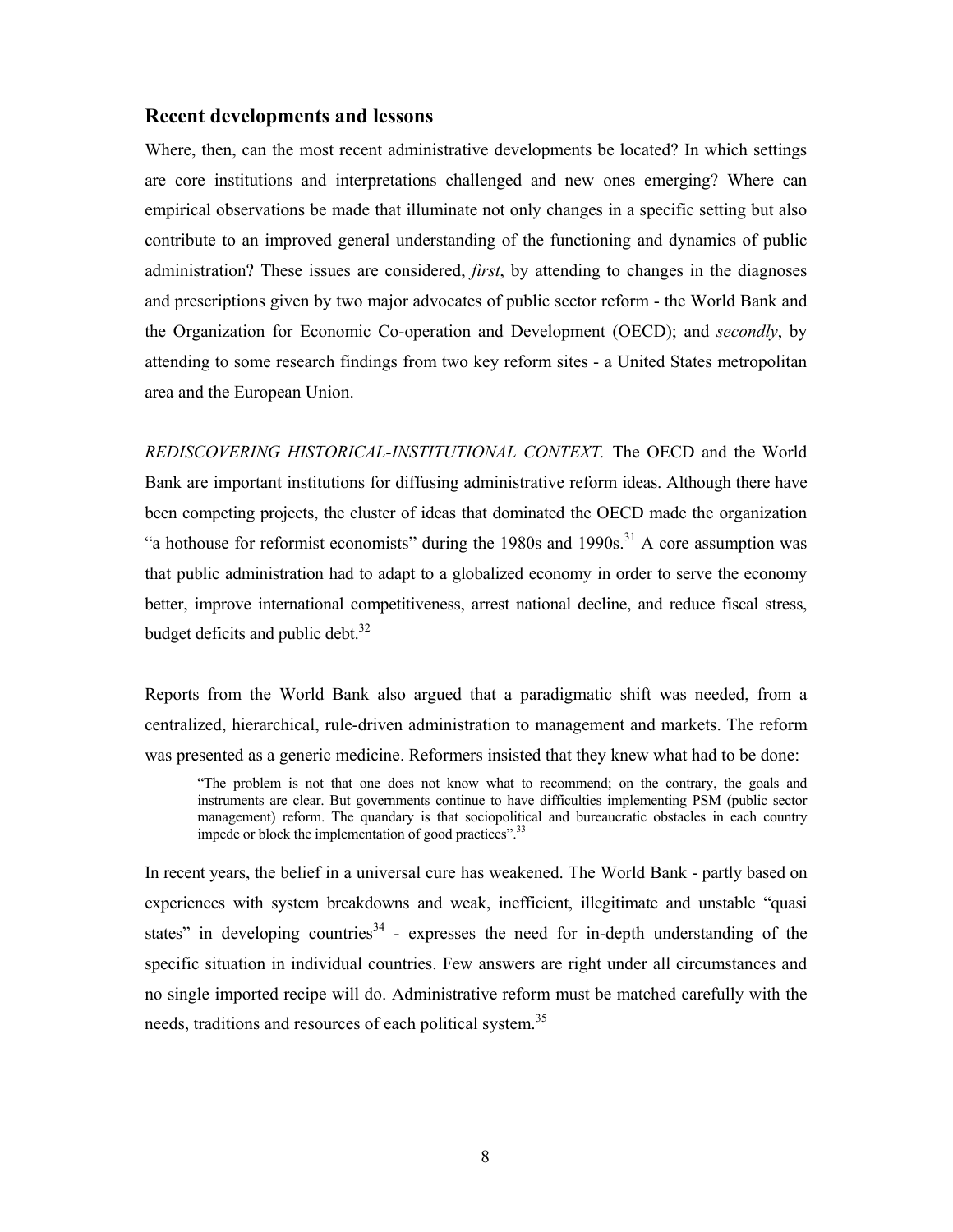Even when it is observed that OECD countries cope with similar problems and share a repertoire of responses, it is (sometimes) argued that each country faces its own policy challenges, unique history, constitutional and political systems and cultural and social circumstances. Therefore, there is no single model for effective public management.<sup>36</sup> The impact of competition among overlapping, quasi-autonomous agencies with wide discretion for managers is now seen as also involving problems. For example, a recent OECD report is concerned, not with how such forms spur innovation and adaptation and improve performance, but with how to ensure political coordination, policy consistency and a coherent public service; how to develop less ambiguous roles and responsibilities and guarantee political accountability; and how to protect the public interest when highly political questions such as food safety and radioactive waste are left to autonomous experts in autonomous agencies. $37$ 

In sum, the two institutions have, to some degree, re-learned the old lesson of the importance of historical-institutional context. "Good administration" hinges on context dependent purposes, values, interests, capabilities and institutional traditions.<sup>38</sup> Citizens in different contexts are likely to expect different things from government and be differently able and willing to provide administration with resources.

*FUNCTIONAL ADAPTATION ACROSS JURISDICTIONAL BOUNDARIES.* A key type of problem targeted in the two reform visions is bureaucratic rigidity and resistance to change: an administration lacking initiative, unable or unwilling to improve performance by adapting to new circumstances. Consistent with American tradition, with reform ideas rooted in the big cities,39 George Frederickson, in his Gaus-lecture, argued that the US metropolitan area is a splendid site for understanding the changes underway in the wider context of public administration and the best empirical referent for developing theory about administration.<sup>40</sup>

In Frederickson's study of Kansas City metropolitan area, key characteristics of the administrative context are found to be: high interdependency, fuzzy borders, declining salience of formal jurisdictions and a significant erosion of the capability of dealing with social and economic issues within a single jurisdiction. Many problems transcend individual jurisdictional boundaries and important decisions that affect the represented are not controlled by those who represent them. A special system for problem solving and coordination has developed as a response. Networks of administrative units have evolved across jurisdictions.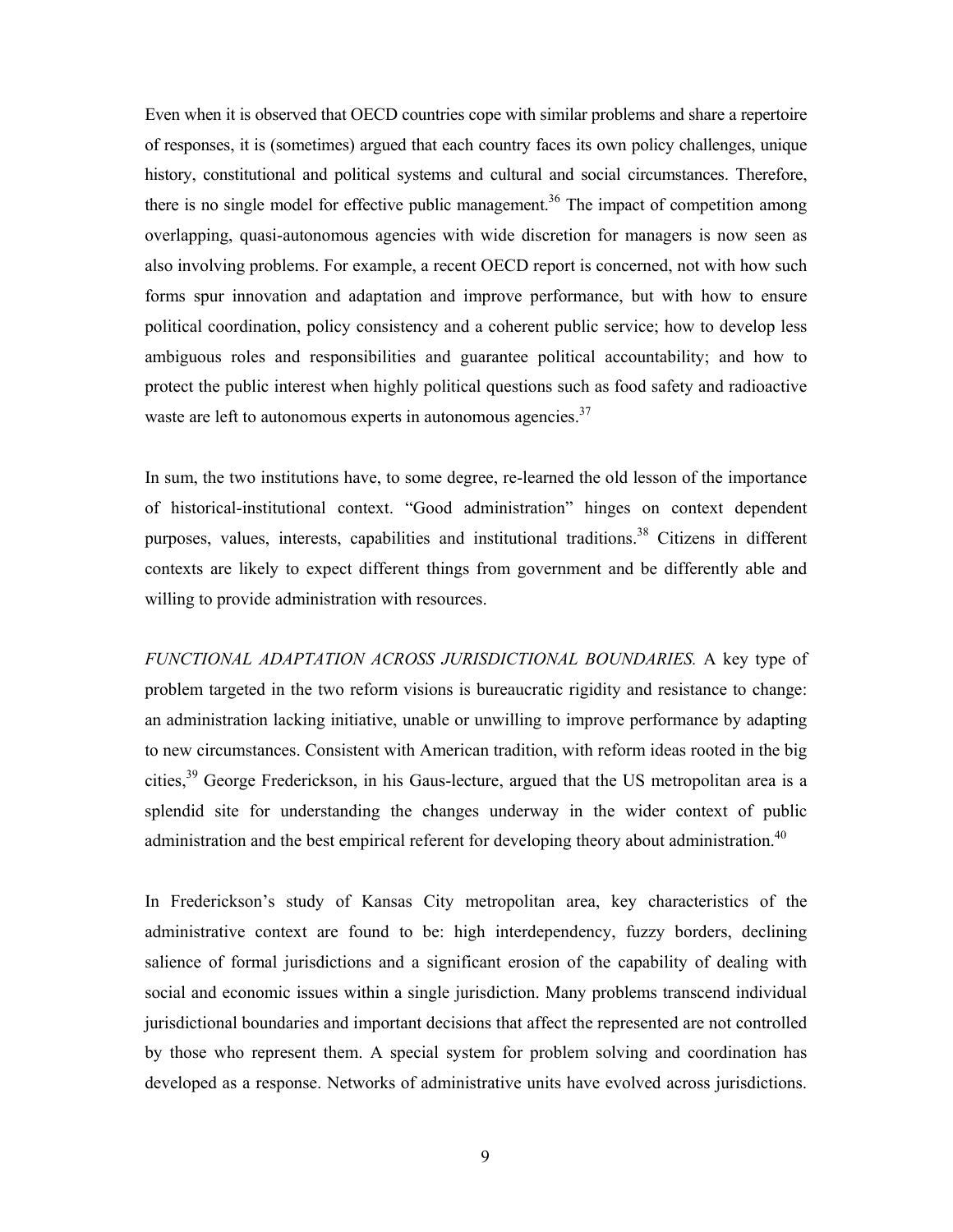Functional specialists are key actors and linchpins, and legitimacy is based on professional claims to neutral expertise and not formal authority. Central authority is replaced by voluntary cooperation and "diplomacy".

In contrast, politicians have taken little interest in such regional conjunctions. Fredrickson's most surprising finding is the *absence* of political influence. While administrators become involved in interdependent, joint problem solving; politics in terms of campaigns, elections and offices remains jurisdictional and less interdependent. Politicians are stuck in old jurisdictions and incentive systems at the same time that existing borders are becoming less relevant for problem solving and representation. Many citizens also have little commitment to the jurisdictions in which they live and work.

A lesson from the Kansas City case is that public administration has successfully adapted to the new challenges and is *de facto* representing an inchoate public beyond the boundaries of a single jurisdiction. Furthermore, the dynamics observed are not forced upon administration by political authority, competition and market signals, or organizational participation, as assumed by the three generic accounts of "good administration". Public sector professionals cooperate on the basis of a shared professional identity, conceptions of the common good and codes of appropriate behavior - institutional factors creating dynamics and not stasis, as is often argued. Politics, on the other hand, exhibit more inertia than administration. In so far as a new regional polity has developed, it is an administrative polity. Still, non-hierarchical administrative networks are seen to require the support of hierarchical institutions – they cannot be "distinctly at odds with" political leaders and jurisdictions.<sup>41</sup>

The next case supports both observations: that public administration is not a laggard but a key to understanding inter-jurisdictional cooperation and change, and that there are limits to autonomous administrative adaptation and innovation in democratic settings.

*A QUEST FOR DEMOCRACY BEYOND THE TERRITORIAL STATE*. The European Union is the best example of an administrative development transcending the framework of the sovereign territorial state and moving towards a post-Westphalian order.<sup>42</sup> Up to the Treaty on European Union (Maastricht 1992) the EU/EC context exhibited several similarities with the Kansas City metropolitan area: high interdependence among states, more porous national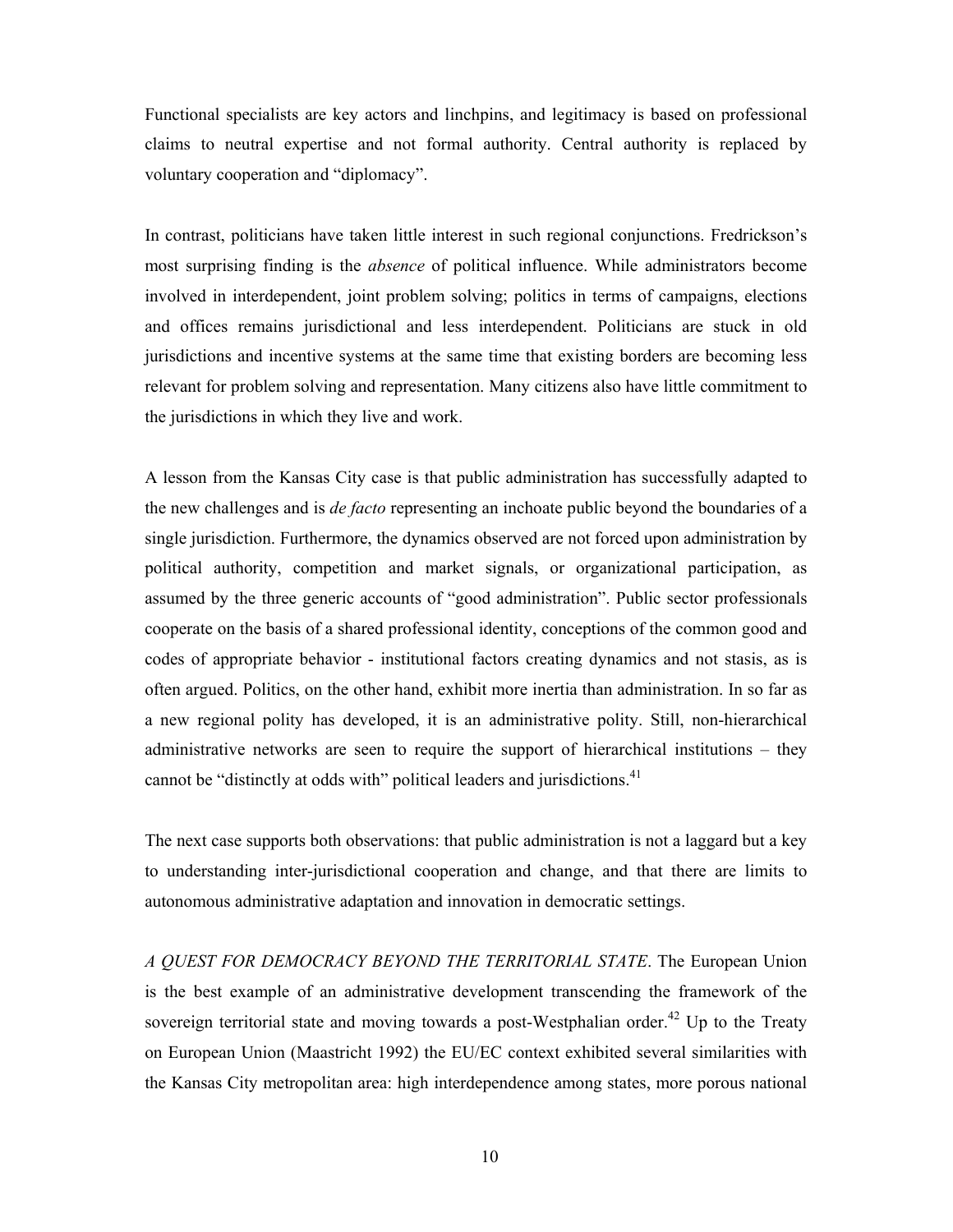borders and reduced salience of formal jurisdictions and erosion of individual state problemsolving capacity. Executive and administrative adaptation and institutionalization, largely based on functional legitimacy, was far ahead of the integration of legislatures, political parties, social movements and a common public space. There was fusion of administrations across levels of government and jurisdictions, for example through a complex committee system. $43$ 

Developments in the EU reflect that the Union has been a meeting ground for a variety of administrative traditions and schools of thought. In contrast to hypotheses of global or European convergence on a single superior model, EU-leaders have assumed that member states can compete in a single market and implement common legislation while organizing domestic administrations differently. The basic rule has been that member states arrange their administrative structures as they see fit. Nevertheless, the EU has been torn between the ideology of national control and the need for uniform implementation of Community law,  $44$ an issue attracting more attention due to the enlargement of the Union. Since 1997 the EU has coordinated administrative policy and accession policy and the administrative capacity to take on membership obligations has become an important criterion for membership.<sup>45</sup> Candidates have been urged to develop a professional civil service and build institutional capacity to implement and enforce laws.<sup>46</sup>

The EU, unlike the Kansas City metropolitan area, has moved toward formalization and constitutionalization and the constitution recently drafted by the Convention on the Future of the Union has established "good administration" as a constitutional right. Good administration is here seen to require more transparency and better justification of institutions and policies to citizens. Beyond that, the concept has different meanings to different actors and the Union has not developed a common, coherent administrative policy.<sup>47</sup> The EU is based on legal integration and continental public law. Hence, bureaucratic organization, hierarchies and rules are not seen as outmoded.

Nevertheless, markets and networks are also considered important. For example, the "open method of coordination" has been portrayed as a new mode of EU network governance featuring voluntary cooperation, benchmarking and soft-law.48 The mix of administrative ideologies is illustrated when reports from OECD/PUMA (inspired by market economists)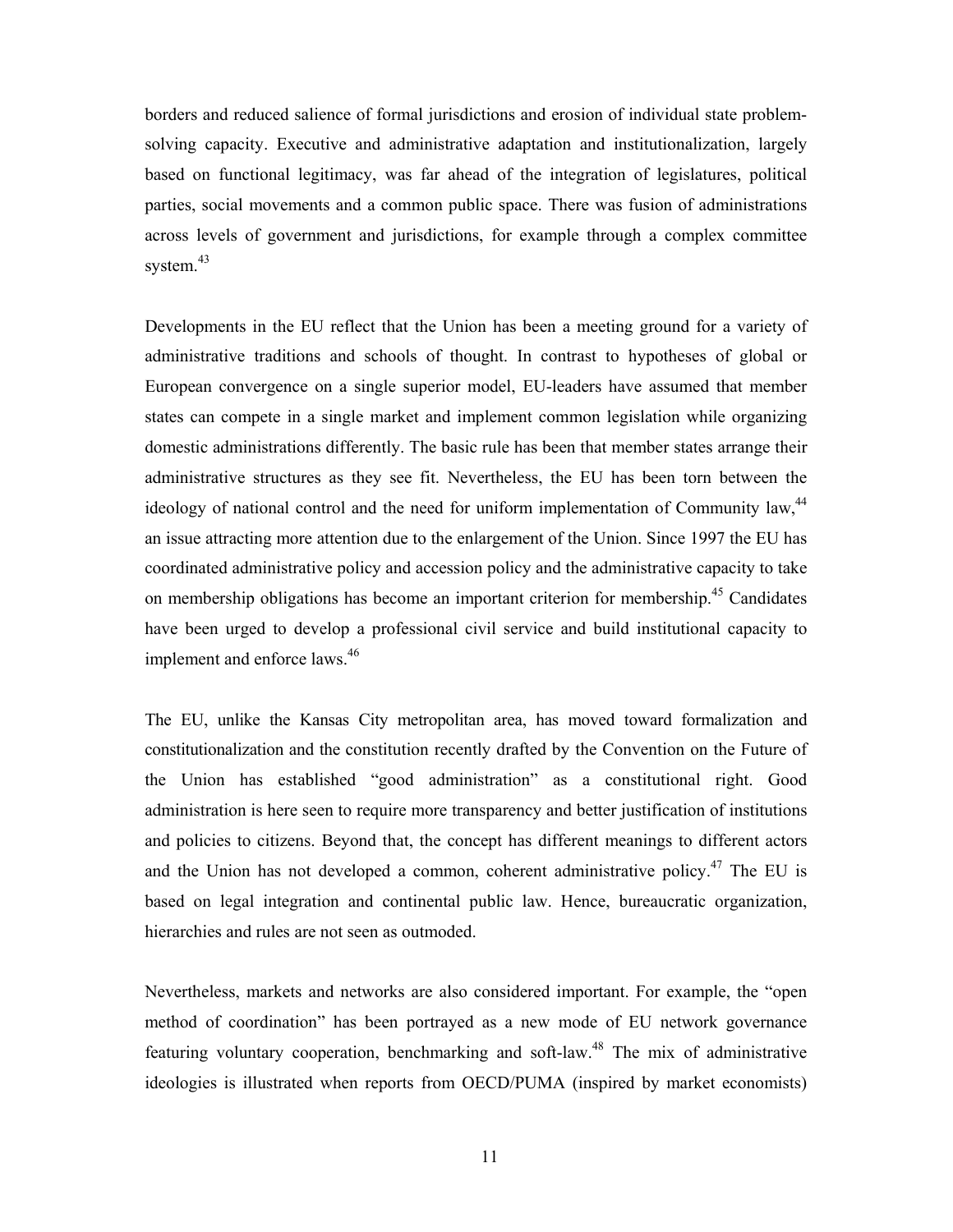promotes NPM in the current member states, while reports from OECD/Sigma (inspired by public law) advise the candidates from Central and Eastern Europe *not* to copy business methods and NPM reforms in the West, to give priority to the virtues of weberian bureaucracy over economy and efficiency and to find their own way.<sup>49</sup>

The EU has both encouraged administrative change and allowed resilience. Change has taken place through several parallel processes, from "grand decisions" to incremental modifications of practice.<sup>50</sup> Yet, several factors have discouraged convergence. Member states have been reluctant to give up control over domestic administrations. Different models have worked well in parallel and administrations formally organized as bureaucracies have been able to adapt to new circumstances within existing structural parameters. Significant change in administrative attention, interaction and resource allocation has occurred without much change in formal-legal structures. $51$ 

A key characteristic of post-Maastricht developments has, however, been the quest for *democratic legitimacy*. EU citizens hold high expectations but distrust Union institutions. Therefore, it is argued, a "democratic deficit" has to be corrected and institutions brought closer to citizens. Europe "must be returned to politics, to citizens, to public debate". For the further development of the Union, efficient aggregation of existing preferences is not enough. Leaders and citizens have to examine national and institutional belongings and explore a European spirit and perspective. 52

In general, the more the Union has moved from being a special-purpose organization with limited tasks, responsibilities and powers and towards a full-blown institutionalized polity, the more visible the limits of the principle of governance *for* the people based on functional legitimacy and indirect democratic legitimacy derived from the member states. The democratic quality of the Union's system of governance is seen to depend on direct democratic legitimacy and a stronger role for citizen-based institutions. Still, while the Convention has discussed the democratic life of the Union, it has happened with modest popular involvement. Most citizens have been ignorant about the discussion of the purposes and foundations of European government.<sup>53</sup> And there are warnings against a growing gap between the reality of leaders who were drinking champagne to celebrate the democratic achievements of the Convention and those who were serving the champagne.<sup>54</sup>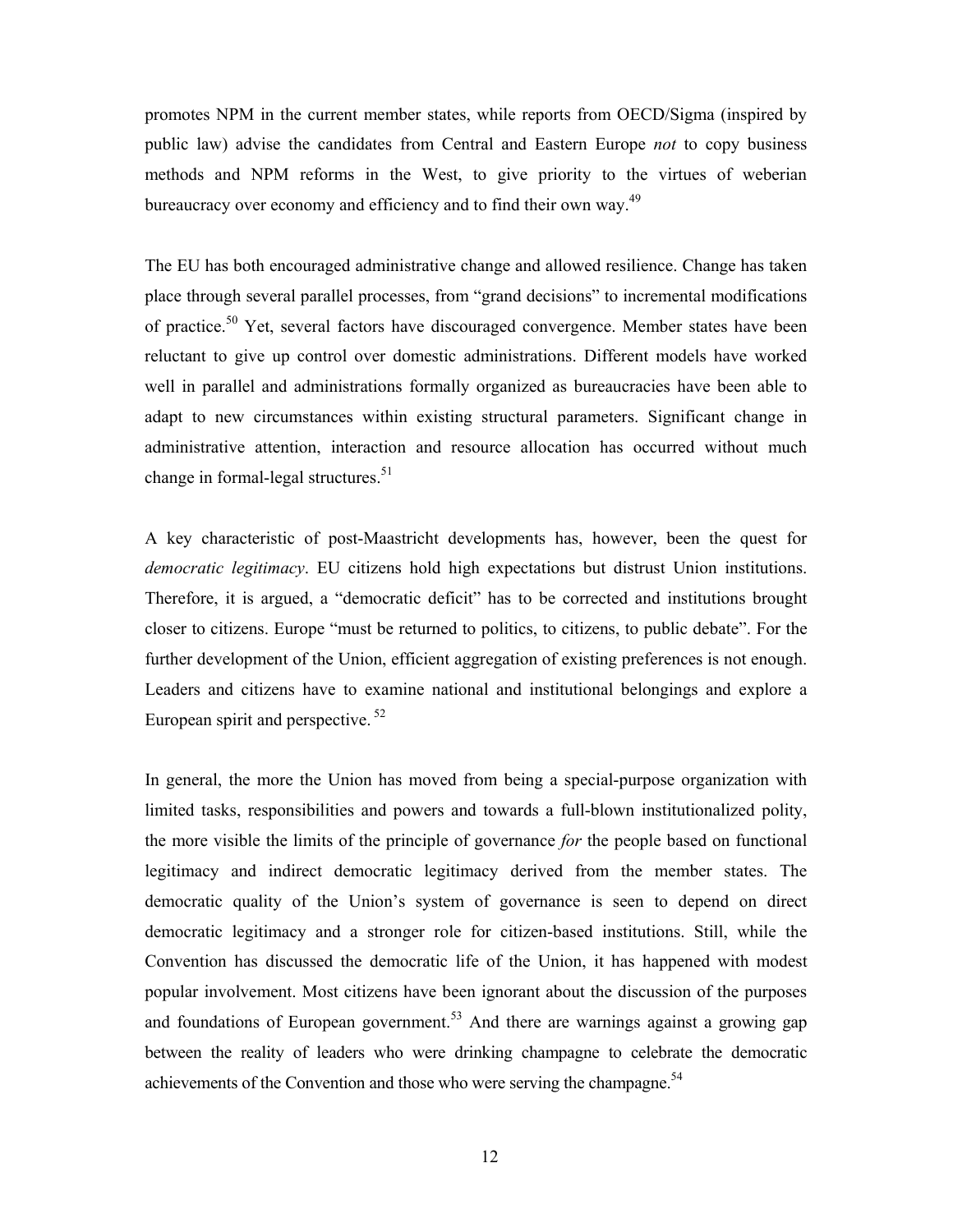A lesson is that in a multi-level, multi-centered polity such as the EU, the vision of an administration organized according to a single scheme and serving a single common authority cannot be upheld.<sup>55</sup> As the EU has moved toward an expanded agenda, formal institutionalization and increased heterogeneity due to enlargement, administrative reform has been interwoven with constitutional reform. The Union finds itself developing explanations and justifications for existing institutions and reform proposals. While often legitimized by EU spokespersons as technical problem-solving and Pareto improvements, in fact institutional reforms include conflict resolution and the distribution, exercise, control and legitimating of power.56

As a result, the Union's problems of both democratic legitimacy and variations among domestic administrative models have become increasingly evident. The voluntary and subtle Kansas City model appears to have temporarily masked these problems, but they are problems nonetheless. Seen together, the two cases raise questions about the conditions under which administrative reform is a fairly autonomous process and the conditions under which it is overwhelmed by wider political processes. They also raise questions about where administrative success criteria and trust in institutions and agents come from and how such beliefs change.

### **The dynamics of success criteria and trust**

Contemporary democracies require institutions that make citizens' participation effective as well as institutions that make participation redundant.<sup>57</sup> Individual citizens cannot rely solely on their own direct participation. They have to trust institutions, intermediary organizations and agents that are supposed to take care of their concerns routinely and with integrity, inspired by democratic ideals even without their continuous participation. What, then, are the success criteria and what makes an institution or agent trustworthy in the eyes of citizens?

Clearly, public administration is accountable to many standards and has to balance flexibility and continuity, innovation and accountability, capacity building and downsizing, functional efficiency and democratic legitimacy. Here, I attend to the complexity of expectations toward public administration, cycles of attention and trust in institutions and agents, and long-term changes in belief-systems about what is a good administration.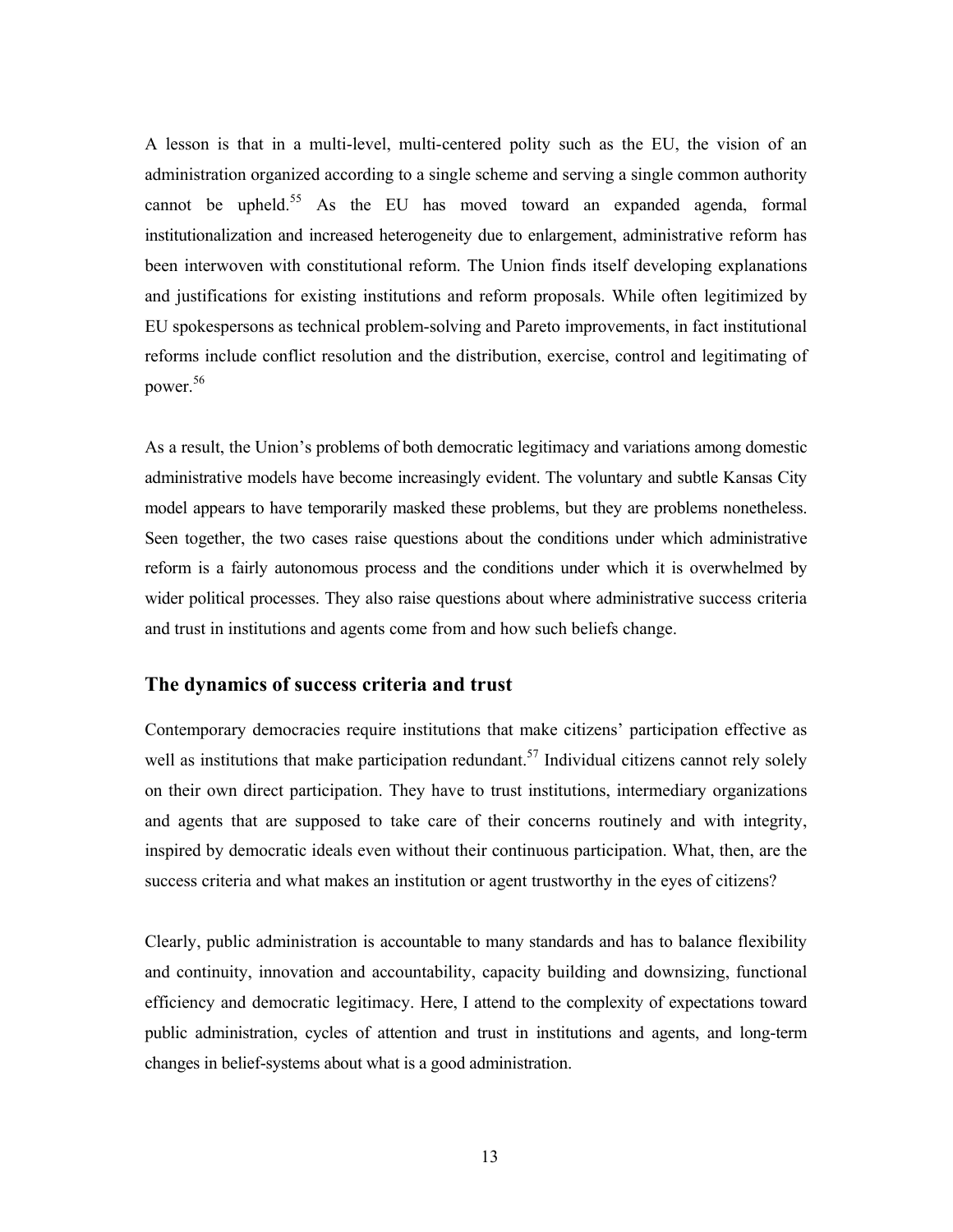*THE COMPLEXITY OF EXPECTATIONS*. Trust in institutions and actors tends to reduce the demand for citizen participation. As a corollary, the more tasks and powers are transferred to government, the less agreement on tasks, objectives, procedures and rules, and the less trust in institutions and actors there is, the more likely are demands for representation and participation, or for a reduction of the public agenda and protection against political intervention. Consider these two hypotheses: *first*, the more a single, shared and stable objective, such as winning a war or improving economic competitiveness, has a privileged position in a polity, the more likely it is that decision making are left to non-majoritarian, "guardian" institutions and experts. The criterion of good administration is then based on the ability to solve problems in terms of shared goals in an efficient and coherent way. *Secondly*, where there is agreement on stable rules for coping with enduring conflicts, tasks and competence are likely to be delegated to non-majoritarian institutions and agents. Hence, conflicts, and even crises, are dealt with in routine, predictable and acceptable ways.

Much of the time, however, public administration operates in a complex ecology of institutions, actors, values, beliefs, interests, cleavages and powers that do not provide clear competences, rules, objectives or incentives. Individual citizens, elected politicians, judges, experts, organized groups or mass media are likely to hold different and changing - not coherent and stable - concepts of "good administration". They are likely to want administration to serve and be accountable to many, changing, and not necessarily consistent concerns. For example, administrators may be expected to:

(a) ensure administrative loyalty to the incumbent government, and yet be politically neutral and loyal to all legitimately elected governments and the principle of representative government;

(b) be rule-driven and the guardians of the constitution, the rule of law principle and an impersonal legal arrangement, without ending up in excessive formalism;

(c) be effective policy entrepreneurs taking initiative and getting problems solved but also be accountable to elected leaders and the people;

(d) act as experts and the users of the best scientific knowledge available - an administration based on merit, professional competence, loyal to the principle of enlightened government - but avoid technocracy;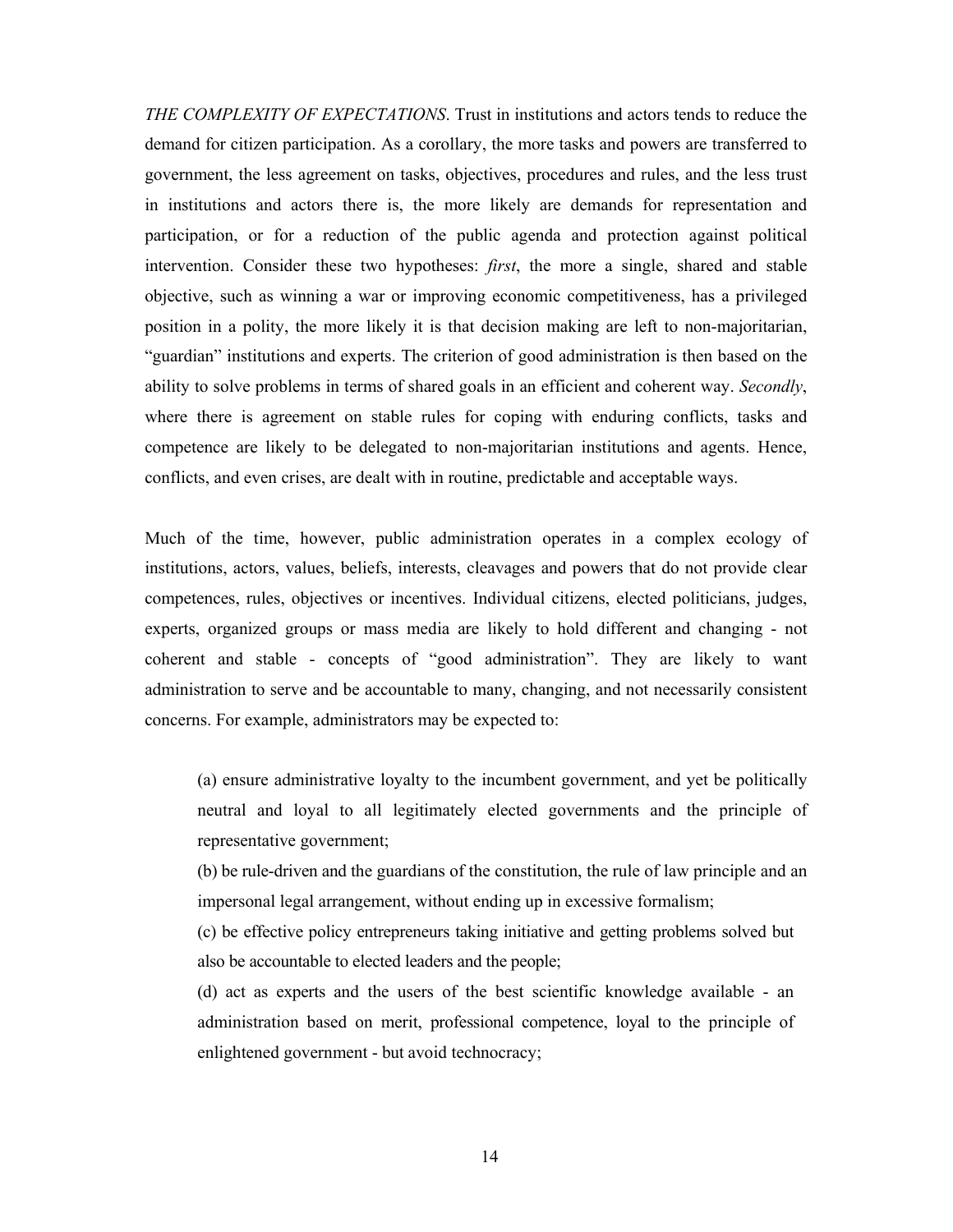(e) be cost-conscious managers governed by the principle of economic efficiency, adapting to changing circumstances and consumer demands, using markets and price mechanisms, without producing social inequality, exclusion and protest; (f) protect specific constituencies and the principle that affected parties should be heard, without giving privileges to strongly organized interests.

*CYCLES AND LONG-TERM CHANGES*. Each of these expectations is a possible source of legitimacy as well as criticism and tensions between them are a source of administrative dynamics.58 For example, political ideologies express trust in, and fear of, different institutions, actors and resources. They express different views about the desirable power balance between institutions and whether and how different resources should be regulated. They have different trust in the common (wo)man and elected representatives, bureaucrats, judges, experts, leaders of organized interests and business leaders. Some are afraid of majority based institutions, numbers and majority power. Others are afraid of markets and monetary power, administrations and bureaucratic and technocratic power, courts and the power of judges, science-based institutions and expert power, or corporative arrangements and organizational power. Some want government and administration to be driven by public opinion while others prefer a more constrained role of (short term variations in) public opinion.59 Often such convictions are rather unaffected by new empirical evidence.

There are also fairly stable differences across nation states. For example, in the USA there is, compared to Norway, less willingness to permit government a strong role in the steering of society.<sup>60</sup> Yet, within fairly stable ideological and national differences there are cycles of attention and trust. There have, for instance, been cycles of confidence in the government's ability to direct society for the good of citizens, as well as the desirability of such intervention – cycles that have impacted and been impacted by changing inter-institutional power balances.<sup>61</sup> Likewise, the neutrality of expert knowledge has been challenged repeatedly, changing conceptions of the proper relations among public officials, experts, and citizens and the proper intertwining of expertise and lay judgment.<sup>62</sup>

Discussion about and struggle over the adequacies and deficiencies of various institutions of government, and the power balance between them, are core processes in democratic governing. Throughout history conflicting expectations have been reflected in struggles over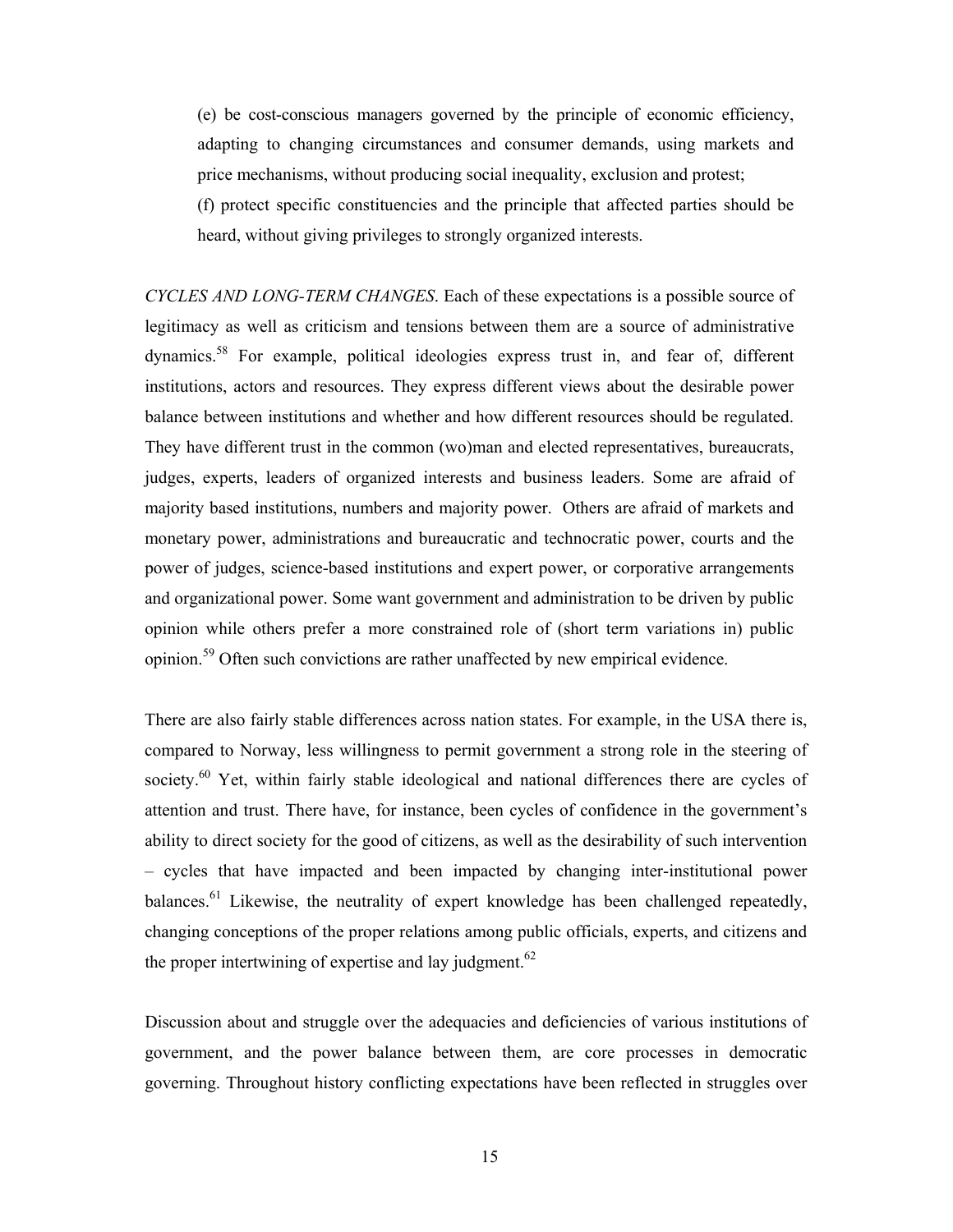the size, organization, competences, resources, recruitment and outcomes of public administration, as well as how relations to other institutions, interest groups and individuals should be organized. Cycles in attention and trust have been common because a political order involves a variety of institutions defending different causal and normative beliefs and interests and because institutions have non-synchronized dynamics, so that imbalances and collisions are commonplace. $63$  Due to sequential attention, division of labor and local rationality, $64$  different concerns are activated over time and across institutions. Any prescription based on hegemonic aspirations and the universalization of a single concern is likely to foster criticism and countervailing forces.

Therefore, what is presented as new trends in a short time perspective often reflects shifting cycles of attention and prioritization among familiar administrative components. As the mix of concerns change so do conceptions of good administration and administrators. During periods of transition conceptions of the exemplary administration are challenged and can be dramatically redefined. Conventional wisdom becomes heresy. Virtues are turned into vices. Old expertise is scrapped and new types of knowledge, skills and training are demanded. Trust in institutions disappears or emerges. Organizational structures, roles and cultures are branded illegitimate and new ones are legitimized.65

Theorizing public administration then requires an understanding of how balances are struck and administrations find their place in a political order. Three time frames are relevant. *First*, under what conditions do shocks and crisis situations (such as wars, economic collapse, September 11) create enduring changes in belief-systems about what constitute good public administration – changes in success criteria as well as beliefs in what institutions and agents can be trusted? *Secondly*, under what conditions does change follow from long-term interactions in settings where old borders and institutions, as well as explanations and justifications of citizens' relations to institutions are challenged and new ones are evolving?<sup>66</sup> *Thirdly*, are such changes given long-term direction by modernity? Does modernity, generating a reduced sense of belonging to specific groups and territories make it more difficult to develop trust in institutions, define the common good, initiate common projects and accept centralization of power?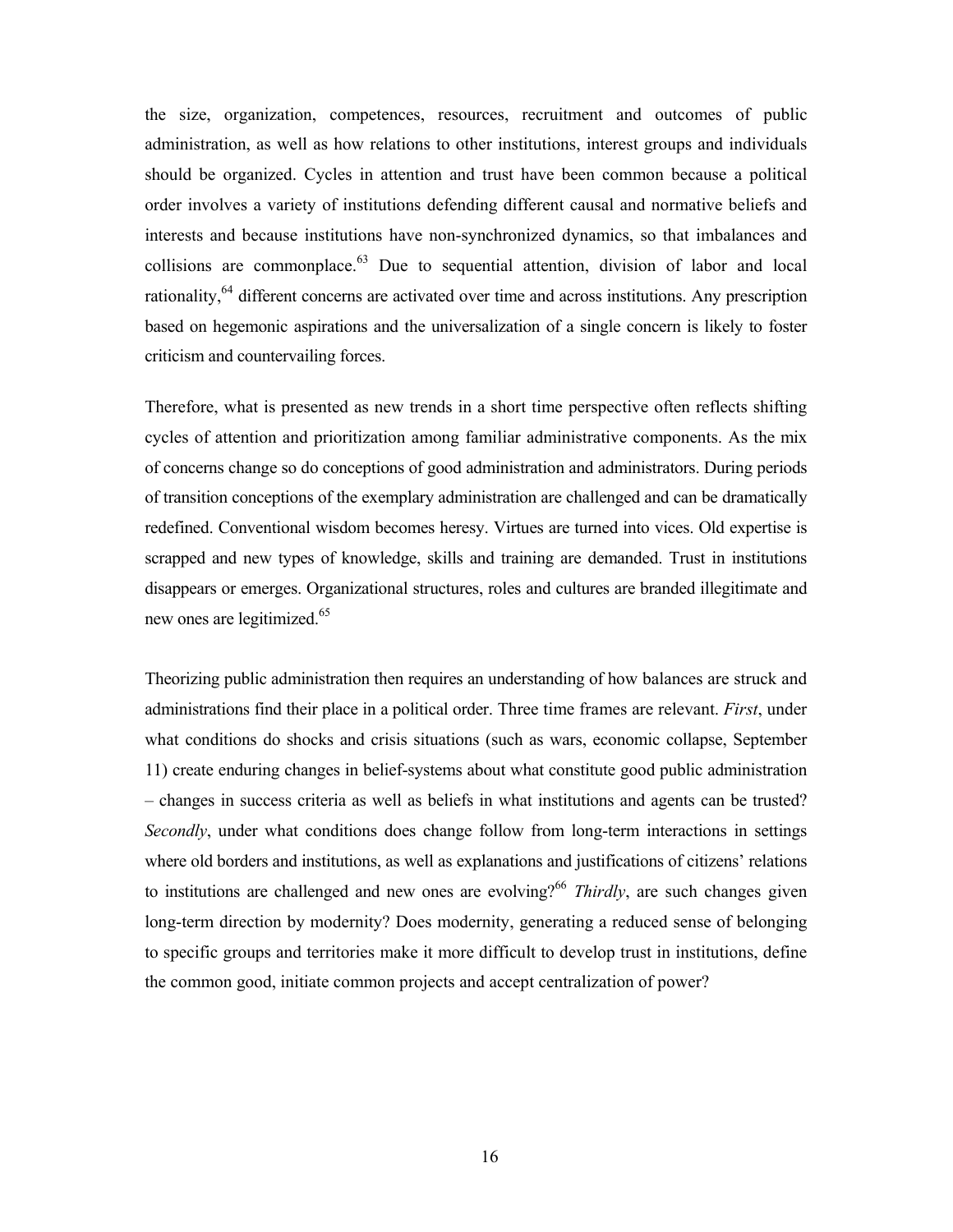#### **Search for theoretical foundations**

It is not obvious that the discipline is up to current challenges. Recently it has been claimed that we are at a decisive turning point in the history of government and that there is - again - a double lag where society is ahead of administrative practice and practice is ahead of theory. Some have observed a dramatic shift in the purposes and methods of government that raises questions about the scope and nature of public administration as both a profession and an academic discipline, and forces scholars to rethink the theoretical foundations of the discipline.<sup>67</sup> It has also been argued that the discipline is in an era of competing theories, confused models, contradictory approaches and a debate "without any settled principles, methods, or doctrines of public administration"68 Furthermore, the new *Handbook of Public Administration* portrays an academic field with clusters of research questions and ideas, yet with no agreed-upon theory or core set of competing theories.<sup>69</sup>

Holistic visions such as weberian bureaucracy, New Public Management and network governance, assume a single dominant model of administrative behavior, organization and change. They are likely to be of limited help in a world where administrations are involved in law application, expert advice, service provision, support building and resource mobilization; where administrators are rule-following bureaucrats but also managers calculating expected utility and problem-solving servants as well as powerful masters; and where the population are subjects, civic minded citizens and self-interested customers. Holistic visions are also likely to encounter problems where administrative arrangements are organizational tools but also institutions in their own right and exhibit a variety of forms and impacts; and where there is path dependence as well as path departures and a variety of processes of change, including endogenous modification of identities and beliefs about what is good public administration.

Generally, such a complex administrative world is unlikely to be understood by research strategies that start from a single set of universal assumptions about administrative actors, organization and change. An example is rational choice approaches that interpret the administrative system as organized around the interaction of a collection of autonomous individual actors following a logic of consequentiality and pursuing prior preferences by calculating future outcomes. Institutions then are organizational tools used by leaders to regulate the behavior of others, and administrative change is structural choice. That is, organizational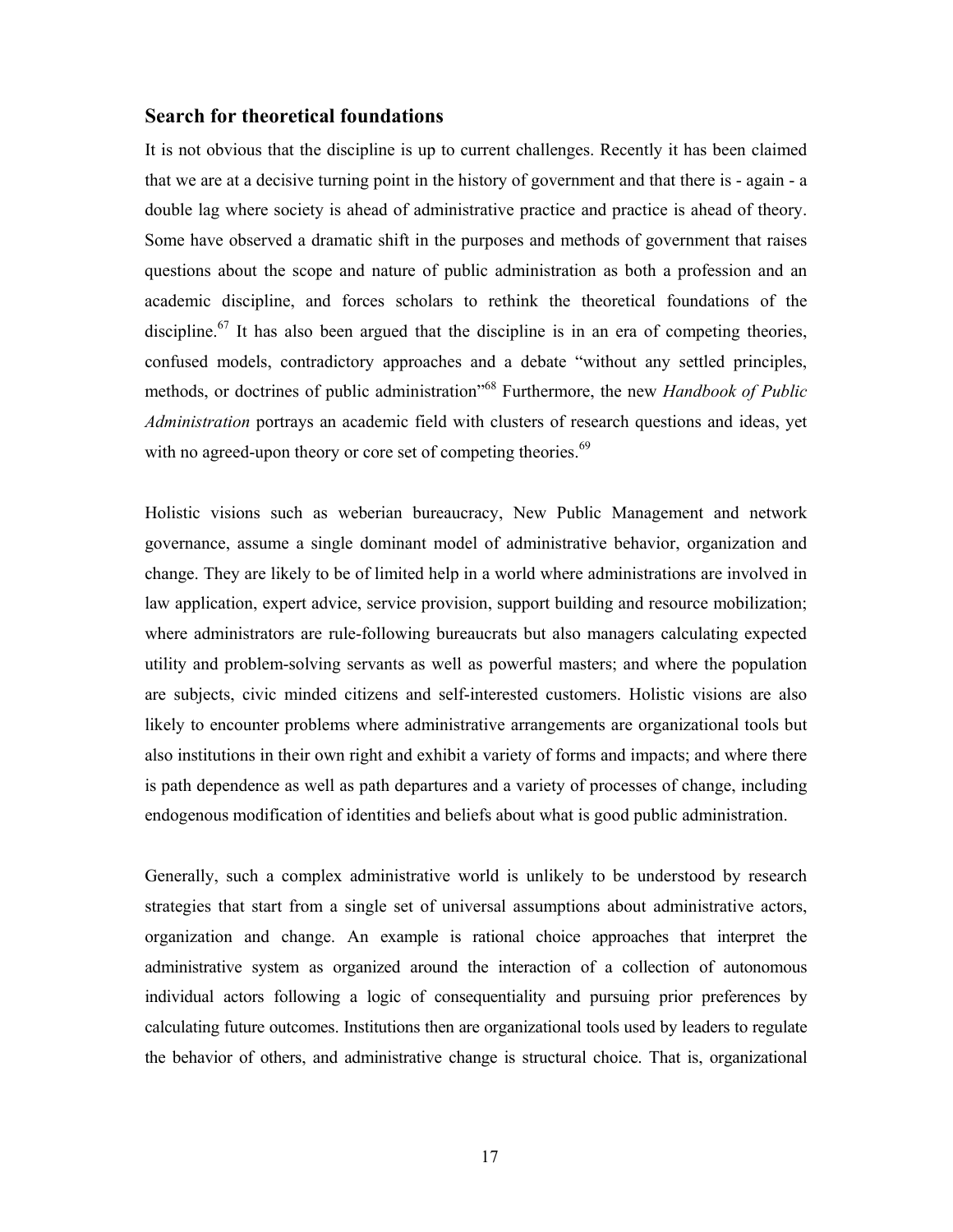forms are designed instruments, stemming directly from the will and self-interest of identifiable actors, or dictated by the environmental through processes of competitive selection.<sup>70</sup>

Another example of universal assumptions is when an administrative system is viewed as a configuration of formally organized institutions where actors are rule-driven and follow a logic of appropriateness derived from an identity or role. Legitimate institutions are carriers of purposes, principles and codes of behavior. They give order to social relations and restrict the possibilities for a one-sided pursuit of self-interest or biological drives. The development of meaning is a key process and actors are socialized into culturally defined and institutionalized purposes to be sought, and modes of appropriate or required procedures for pursuing the purposes. Institutions are partly autonomous and history is not "efficient" in terms of adapting institutions rapidly to reform efforts and environmental change. Sudden and radical change is most likely in situations with performance crises. $<sup>71</sup>$ </sup>

How many, and which, administrative phenomena can be understood on the basis of *a priori* assumptions about a single, universal set of behavioral logics, organizational arrangements and dynamics of change, is an empirical question. If, however, no single set of assumptions is found to be more fruitful than all the others under all conditions and if different assumptions are not seen as necessarily mutually exclusive, then theoretically inclined public administration scholars may join foundational debates in other social sciences. They may resolve public administration into a limited number of basic behavioral logics, structures and processes. Then they can examine their variations, shifting significance, scope conditions, prerequisites and interplay, and they can explore ideas that can reconcile and synthesize different sets of assumptions.<sup>72</sup> The agenda is tall, yet a modest step is to consider three subjects of theory development.

*SUBJECTS OF THEORY DEVELOPMENT*. *First*, public administration theory may benefit from taking into account the observation of a great diversity in human motivation and modes of action. Actors are driven by habit, emotion, coercion, interpretation of internalized rules and principles, as well as calculated expected utility and incentive structures. Human character is variable and changeable, not universal and constant.

For example, New Public Management assumes self-interested, utility maximizing actors. "Old Public Administration" assumes administrators socialized into an ethos of rule following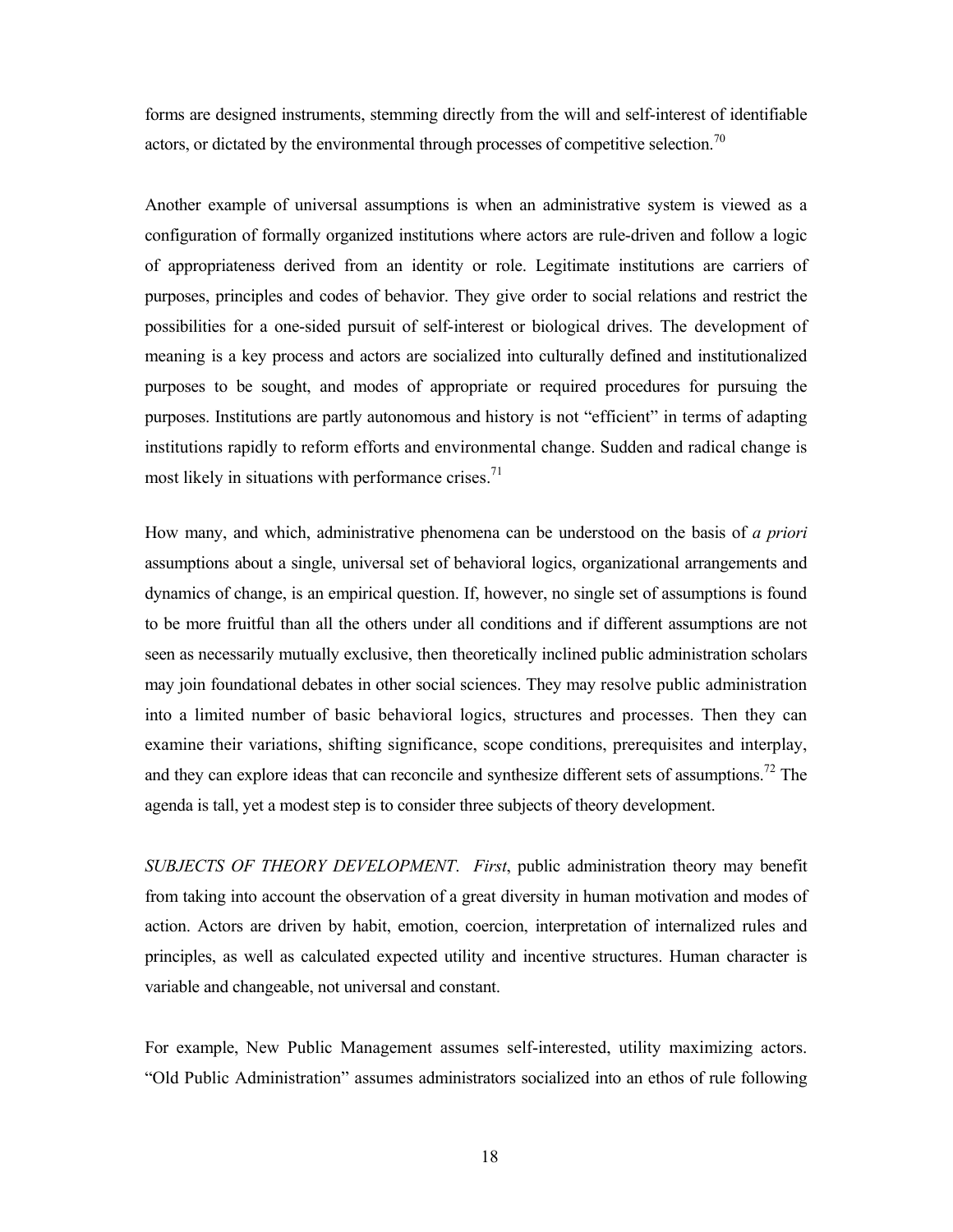and public service. Actors are, however, constituted both by their interests, by which they evaluate expected consequences, and by the rules embedded in their identities and institutions. They try to calculate consequences and follow rules, and the relationship between the two is often subtle. Therefore, rather than assuming a single dominant behavioral logic, we may explore behavioral logics as complementary. We may inquire where and how different logics of actions and a sense of administrative identity and role is developed, lost and redefined. We may also seek a better understanding of the interrelationship between strategic and rule-driven action and the conditions under which one logic comes to dominate another.<sup>73</sup>

*Secondly*, public administration theory may also benefit from taking into account the observed diversity of organized settings and types of collectivities and social relationships within which administrators operate, and their different types of impact. Hierarchies, markets and networks are commonplace in modern democracies and institutions have a role in coercion, in managing exchange, in redistribution, in building an administrative culture, and in developing constitutive structures for the sustenance of civic virtue and democratic politics.<sup>74</sup> Institutions provide opportunity and incentive structures regulating behavior and impacting transaction costs. They also constitute and transform actors by shaping their identities and mentalities through deliberation and socialization, and forms of government have historically been assessed according to their ability to foster the virtue and intelligence of the community.<sup>75</sup>

When organized settings are seen as interdependent, supplementary and competing, understanding is not likely to be furthered by a single set of assumptions. The success of one institution depends on the organization and functioning of a larger configuration of institutions, differently organized. Furthermore, identification can be a powerful motivator, yet identities can seldom be decreed from above. A challenge is to understand variations in the capacity and legitimacy to develop democratic officials and citizens with a sense of community, civility and common good through differently organized administrative processes.<sup>76</sup>

*Thirdly*, public administration theory may provide a better understanding of continuity and change if, rather than assuming structural choice, it is observed that administrative life continuously achieves and loses structure through a variety of processes that may interact in complicated ways. Administrative change is a study in path dependencies as well as path departures. Authority is achieved, maintained and lost. The basic units are constituted and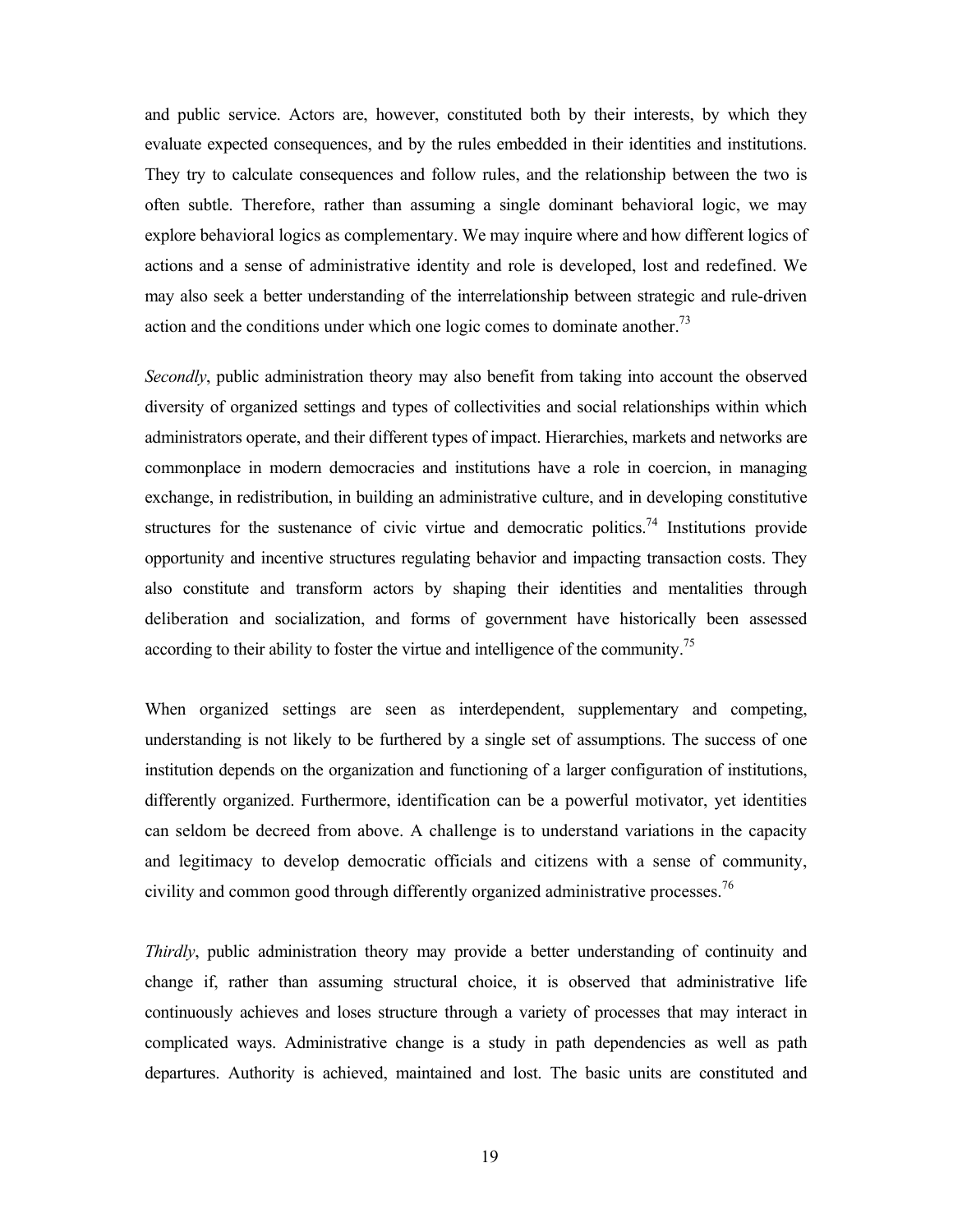reconstituted, and so are their relationships in terms of integration and disintegration, formalization and de-formalization, centralization and decentralization, politicization and depoliticization, bureaucratization and de-bureaucratization, professionalization and deprofessionalization.

Change may be driven by functional-instrumental concerns, by a commitment to principles and by shifting cycles of attention and cycles of trust in institutions and agents. Yet, attempts to reform public administration implies intervention in large-scale, complex configurations of institutions with pre-existing identities, structures, internal dynamics and resources and it can not always be assumed that leaders simply choose structures.<sup>77</sup> Change processes include deliberate design and reform, but also rule-following, learning, diffusion, imitation and competitive selection. Therefore, a key question is: What *is* the role of human intention, reflection and choice in the development of institutions of good government? Under what conditions, and through what mechanisms, can actors rise above, and get beyond, existing institutional structures?<sup>78</sup> Exploring the latitude of purposeful reform, institutional abilities to adapt spontaneously to environmental changes and environmental effectiveness in eliminating sub-optimal institutions requires attention to several dynamics of change, not a commitment to a single dynamic or mechanism.

*HELPING THROUGH COOPERATION*. John Gaus was right. Citizens need help. Direct participation *by* the people in administrative processes contributes to government *for* the people but only under some conditions. Citizens depend on the democratic quality of the institutions and actors that affect their life chances. They need institutions and agents that act reliably and with competence and integrity on the basis of agreed-upon, publicly known and fairly stable principles and rules, standards and objectives.

Gaus was also right arguing that any modern theory of public administration has to be a theory of politics and, as he implied, any modern theory of politics has also to be a theory of administration. In democracies, the distinction between administration and politics is as basic to legitimating administration as the two are difficult to separate in practice. A challenge for the discipline is to specify the conditions under which various institutions, processes and agents provide help to citizens.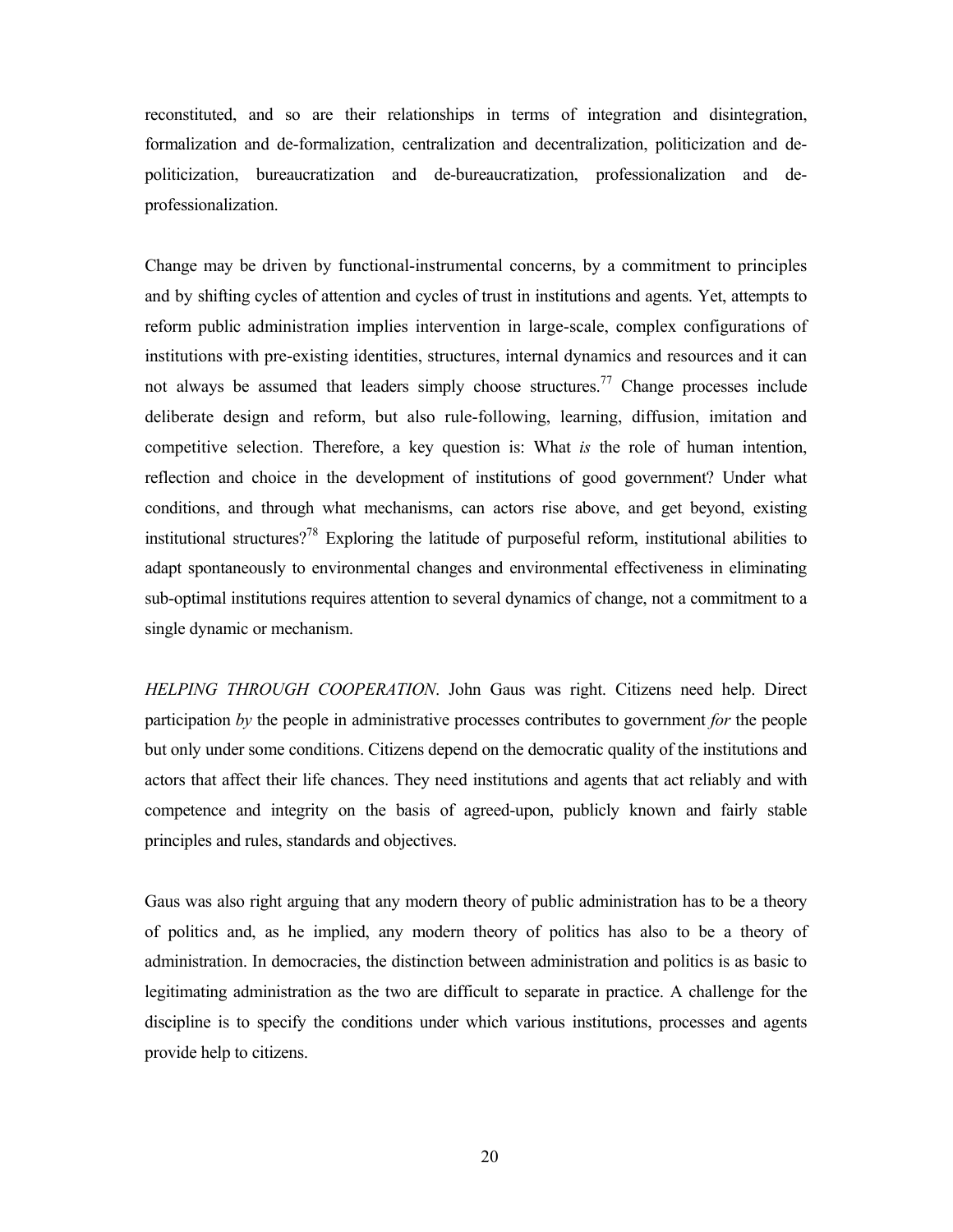Doing so, students of public administration have to recognize that what citizens want from government, what they are willing to contribute in terms of time and resources, their beliefs about "good administration" and their trust in institutions and agents, are formed partly endogenously in administrative processes. In order to effectively help citizens in such a complex world public administration may have to cooperate more than before beyond specific national settings and across schools of thought.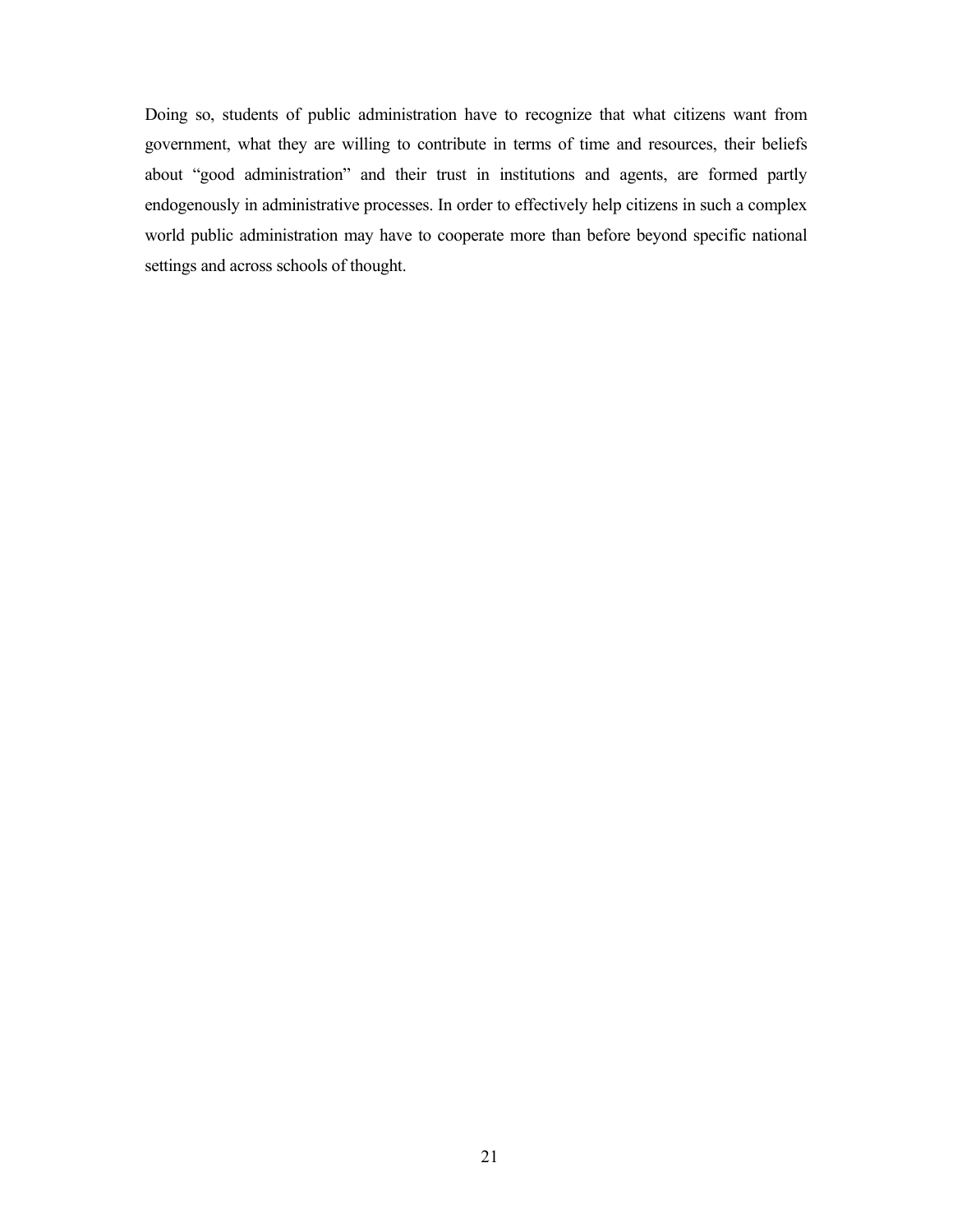#### **Literature**

Aberbach, J.D. 2003, Special Issue: Bureaucrats in turbulent times. *Governance* 16 (3).

Bekke, H.A.G.M, W.J.M. Kickert and J. Kooiman 1995, Public management and governance. In W.J.M. Kickert and F.A. van Vught (eds.), *Public Policy & Administration Sciences in the Netherlands*: 199-216*.* Hemel Hempstead: Prentice Hall/Harvester Wheatsheaf.

Bekke, H.A.G.M., J.P. Perry and T.A.J. Toonen (eds.) 1996: *Civil Service Systems in Comparative Perspective*. Bloomington: Indiana University Press.

Bossaert, D. et al. 2001 (2nd ed.), *Civil Services in the Europe of Fifteen: Trends and New Developments*. Maastricht: European Institute of Public Administration.

Brown, R.E. 1956, *Charles Beard and the Constitution. A Critical Analysis of "An Economic Interpretation of the Constitution*" Princeton NJ: Princeton University Press.

Brunsson, N. and J.P. Olsen (eds.) 1993, *The Reforming Organization*. London: Routledge.

Christensen, T. and P. Lægreid (eds.) 2001, *New Public Management. The Transformation of Ideas and Practice*. Aldershot: Ashgate.

Christensen, T. and B.G. Peters 1999, *Structure, Culture, and Governance. A Comparison of Norway and the United States*. Lanham: Rowman & Littlefield.

Commission of the European Communities 2001, *European Governance: A White Paper.* Brussels: COM (2001) 428.

Cook, B.J. 1996, *Bureaucracy and Self-Government: Reconsidering the Role of Public Administration in American Politics*. Baltimore MD: Johns Hopkins University Press.

Cowles, M.G., J. Caporaso and T. Risse (eds.) 2001, *Transforming Europe. Europeanization and Domestic Change*. Ithaca NY: Cornell University Press.

Cyert, R.M. and J.G. March 1963, *A Behavioral Theory of the Firm*. Englewood Cliffs NJ: Prentice Hall.

Dahl, R.A. 1947, The science of public administration: Three problems. *Public Administration Review* 7 (Winter): 1-11.

Dahl, R.A. and C.E. Lindblom 1953, *Politics, Economics, and Welfare*. New York: Harper.

Dunleavy, P. and C. Hood 1994, From Old Public Administration to New Public Management. *Public Money & Management* 14: 9-16.

Egeberg, M. 2001, How federal? The organizational dimension of integration in the EU (and elsewhere). *Journal of European Public Policy* 8: 728-746.

Egeberg, M., G.F. Schaefer and J. Trondal 2003, The many faces of EU committee governance. *West European Politics* 26 (3): 19-40.

Eisenstadt, S. 1965, *Essays on Comparative Institutions*. New York: Wiley.

Frederickson, H.G. 1996, Comparing the Reinventing Government Movement with the New Public Administration*. Public Administration Review* 56 (3) 263-270.

Frederickson, H.G. 1999, The repositioning of American Public Administration, *Political Science & Politics* (December). http://www.findarticles.com/cf\_dls/m2139/4\_32/59136259/print.jhtml

Frederickson, H.G. and K.B. Smith 2003, *The Public Administration Theory Primer*. Cambridge Ma: Westview.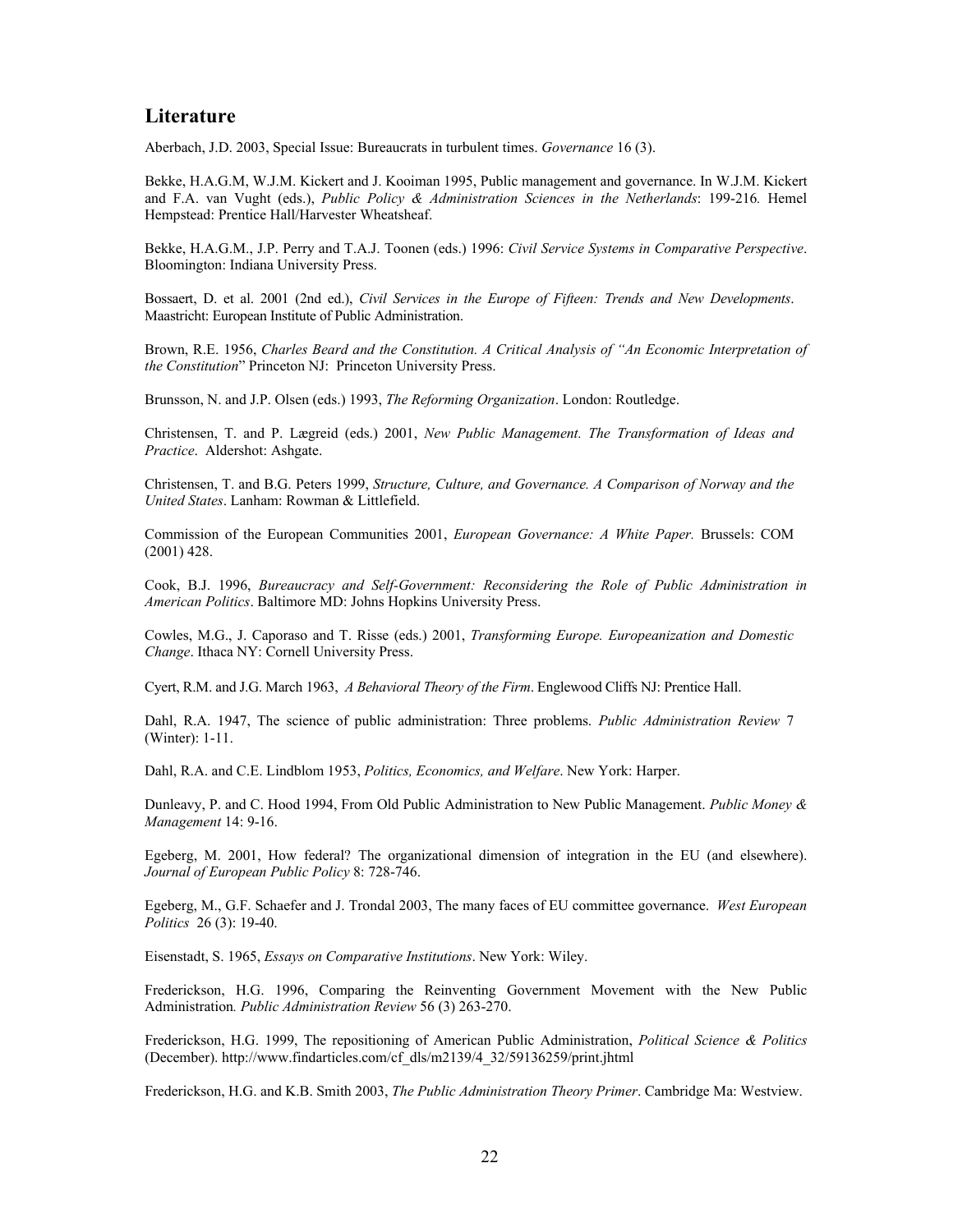Gaus, J.M. 1931, Notes on administration. *American Political Science Review* 25 (1): 123-34.

Gaus, J.M. 1936a, The responsibility of public administration. In J.M. Gaus, L.D. White and M.E. Dimock, *The Frontiers of Public Administration*: 26-44. Chicago, IL: University of Chicago Press. Reissued by Russell and Russell, NY 1967.

Gaus, J.M. 1936b, A theory of organization in public administration. In J.M. Gaus, L.D. White and M.E. Dimock, *The Frontiers of Public Administration*: 66-91. Chicago, IL: University of Chicago Press.

Gaus, J.M. 1936c, American society and public administration. In J.M. Gaus, L.D. White and M.E. Dimock, *The Frontiers of Public Administration*: 92-115. Chicago, IL: University of Chicago Press.

Gaus, J.M. 1947, *Reflection on Public Administration*. University, AL: University of Alabama Press.

Gaus, J.M. 1948, American administrative history: A review. *Public Administration Review* Vol. VIII, no 4. Reprinted in C.E. Hawley and R.G.Weintraub (eds.), *Administrative Questions and Political Answers*: 245-248. Princeton NJ: van Nostrand.

Gaus, J.M. 1950, Trends in the theory of public administration, *Public Administration Review* 10 (3): 161-68.

Gawthrop, L.C. 1998, The human side of public administration. *PS: Political Science & Politics* (December). http://www.findarticles.com/cf\_dls/m2139/4\_31/53520031/print.jhtml

Giscard d'Estaing, V. 2002, Introductory speech to the Convention on the future of Europe. Brussels SN 1565/02, 26 February 2002.

Giscard d'Estaing, V. 2003, Speech in Aachen 29 May 2003, when receiving the Charlemagne Prize. http://european-convention.eu.int/bienvenue.asp?lang=EN

Gore, A. 1993, *From Red Tape to Results: Creating a Government That Works Better and Costs Less*. Report of the National Performance Rewiew. Washington D.C.: Government Printing Office.

Halligan, J. 1996, The diffusion of civil service reform. In H.A.G.M. Bekke, J.P. Perry and T.A.J. Toonen (eds.): *Civil Service Systems in Comparative Perspective*: 288-317. Bloomington: Indiana University Press.

Hamilton, A., J. Jay and J. Madison, eds. 1964 (1787), *The Federalist Papers*. New York: Pocket Books.

Heclo, H. 2002 The spirit of public administration. PS: *Political Science & Politics* (December) http://www.apsanet.org/PS/dec02/heclo.cfm

Hood, C. 1991, A public management for all seasons? *Public Administration* 69: 3-19.

Hood, C. 1996, Exploring variations in public management reform of the 1980s. In H.A.G.M. Bekke, J.P. Perry and T.A.J. Toonen (eds.): *Civil Service Systems in Comparative Perspective*: 268-287. Bloomington: Indiana University Press.

Hooghe, L. and G. Marks 2001, *Multi-level Governance and European Integration.* Lanham and Oxford: Rowman and Littlefield.

Jacobsen, K.D. 1960, Lojalitet, nøytralitet og faglig uavhengighet i sentraladministrasjonen. *Tidsskrift for samfunnsforskning* 1: 231-248.

Jacobsen, K.D. 1964, Teknisk hjelp og politisk struktur. Oslo: Universitetsforlaget.

Jacobson, B., P. Lægreid and O.K. Pedersen 2003, Robust and flexible states: The Europeanization of Nordic central administration. Stockholm/Oslo/Copenhagen: Paper for the conference "European Governance – More than a Catchword" at the International Institute for Comparative Government and Policy, Berlin May 9-10 2003.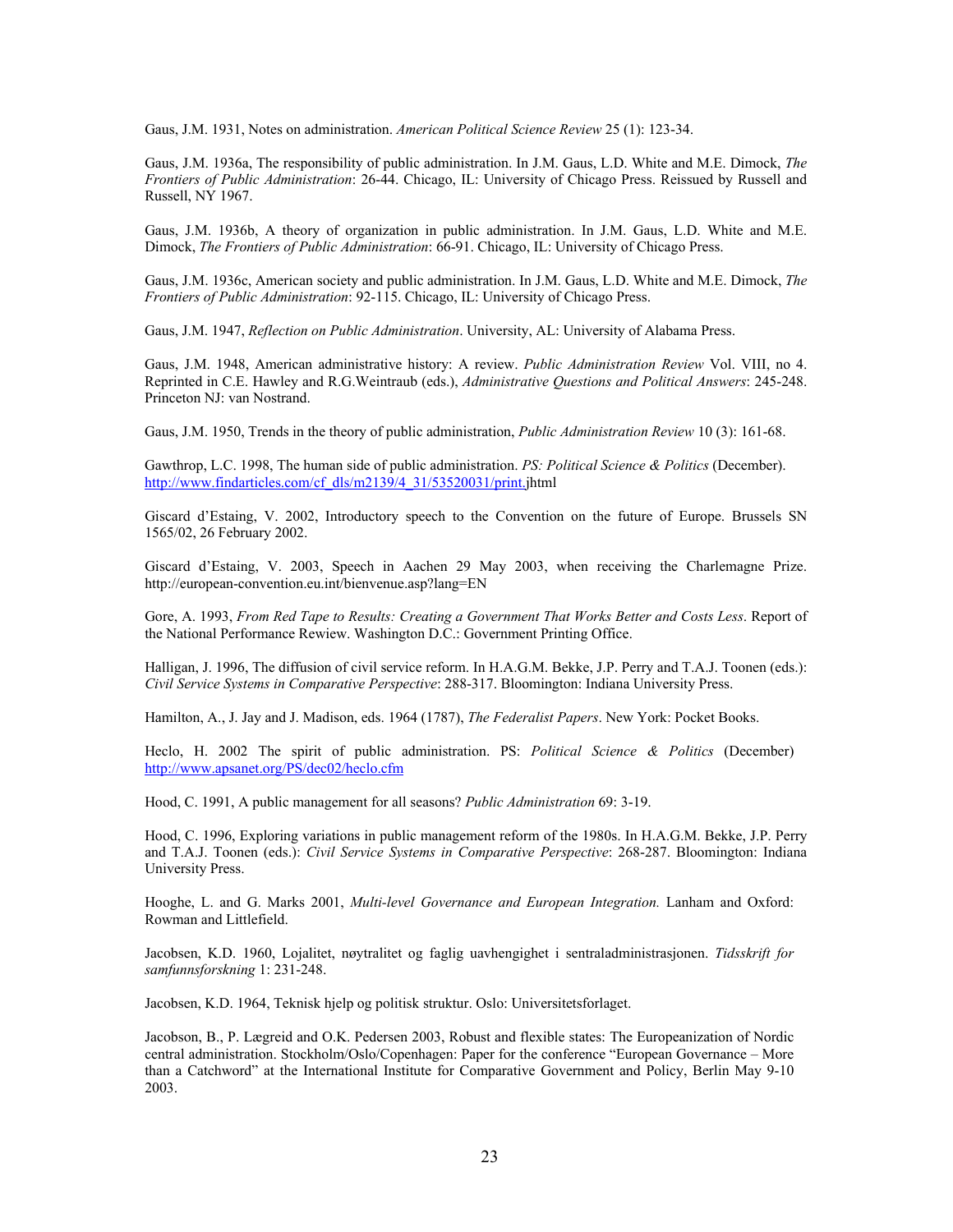Jackson, R.H. 1990, *Quasi-states: Sovereignty, International Relations and the Third World*. Cambridge: Cambridge University Press.

Joerges, C. 2002, The law's problems with the governance of the European market. In C. Joerges and R. Dehousse (eds.), *Good Governance in Europe's Integrated Market*: 3-31. Oxford: Oxford University Press.

Katzenstein, P.J. 1985, *Smaller States in World Markets*. Ithaca NY: Cornell University Press.

Kaufman, H. 1956, Emerging conflicts in the doctrine of American public administration. *American Political Science Review* 50: 1057-73.

Kettl, D.F. 1993, Public administration: The state of the field. In A.W. Finifter (ed.): *Political Science: The State of the Discipline II*: 407-428. Washington DC: The American Political Science Association.

Kettl, D.F. 1996, Governing at the Millenium. In J.L. Perry (ed.): *Handbook of Public Administration*: 5-18. San Francisco: Jossey-Bass.

Kickert, W.J.M. 1997, Public Management in the United States and Europe. In W.J.M. Kickert (ed.): *Public Management and Administrative Reform in Western Europe*: 15-38. Cheltenham: Edward Elgar.

Kickert, W.J.M. and R.J. Stillman II 1999, *The Modern State and its Study. New Administrative Sciences in a Changing Europe and United States.* Cheltenham: Edward Elgar.

Kickert, W.J.M. and F.A. van Vught (eds.) 1995, *Public Policy & Administration Sciences in the Netherlands.*  Hemel Hempstead: Prentice Hall/Harvester Wheatsheaf.

Knill, C. 2001, *The Europeanization of National Administrations. Patterns of Institutional Change and Persistence.* Cambridge UK: Cambridge University Press.

Knott, J.H. and T.H. Thomas 2003, Formal theory and public administration. In B.G. Peters and J. Pierre (eds.), *Handbook of Public Administration*: 138-148. London: Sage.

Kohler-Koch, B. and R. Eising (eds.) 1999, *The Transformation of Governance in the European Union*. London: Routledge.

Kooiman, J. (ed.) 1993, *Modern Governance: New Government-Society Interactions*. London: Sage.

Lindblom, C.E. 1995, Market and democracy – obliquely. *Political Science & Politics* (December) http://www.apsanet.org.PS/dec95/lindblom.cfm

Long, N.E. 1949, Power and administration. *Public Administration Review* 9 (Autumn): 257-264.

Lynn, L.E. Jr. 2001, The myth of the Bureaucratic Paradigm: What traditional public administration really stood for. *Public Administration Review* 61 (2): 144-160.

March, J.G. 1981, Footnotes to organizational change. *Administrative Science Quarterly* 26: 563-77.

March, J.G. 1997, Administrative practice, organization theory, and political philosophy: Ruminations on the Reflections of John M. Gaus. *Political Science & Politics* (December). http://www.apsanet.org/PS/dec97/march.cfm

March, J.G. and J.P. Olsen 1989, *Rediscovering Institutions.* New York: Free Press.

March, J.G. and J.P. Olsen 1995, *Democratic Governance*. New York: Free Press.

March, J.G. and J.P. Olsen 1998, The institutional dynamics of international political orders. *International Organization* 52 (4): 943-969.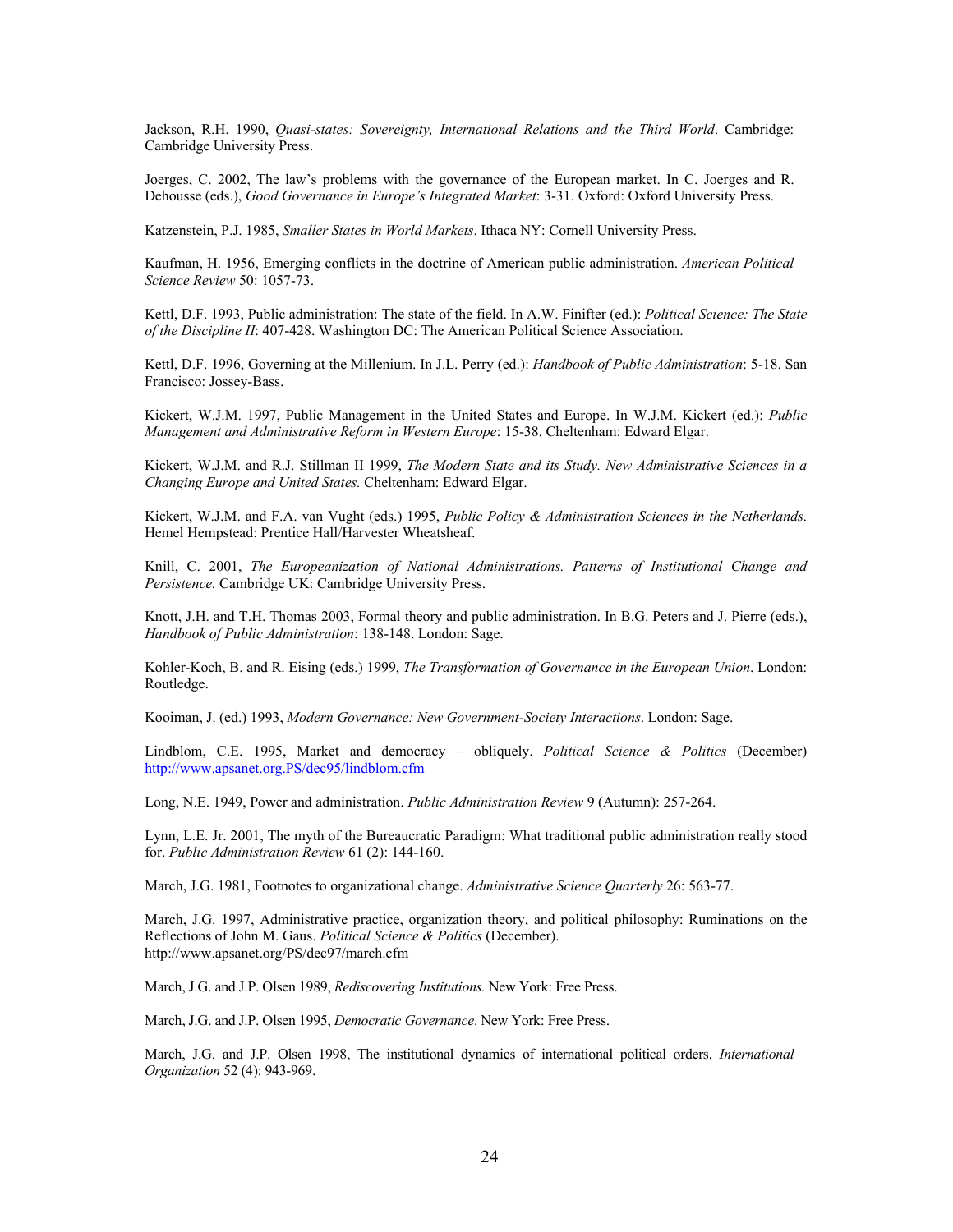Merton, R. 1938, Social structure and anomie. *American Sociological Review* 3: 672-82.

Mill, J.S. 1962 (1861), *Considerations on Representative Government*. South Bend, IN: Gateway editions.

Möllers, C. 2003, Transnational governance without a public law? Heidelberg, Universität Heidelberg: Manuscript.

Moravcsik, A. 1998, The *Choice for Europe: Social Purposes and State Power from Messina to Maastrich*t. Ithaca NY: Cornell University Press.

Mosher, F.C. 1975a, Introduction: The American setting. In F.C. Mosher (ed.) *American Public Administration. Past. Present. Future*: 1-10. University AL: The University of Alabama Press.

Mosher, F.C. (ed.) 1975b *American Public Administration. Past. Present. Future.* University AL: The University of Alabama Press.

Nizzo, C. 2001, National public administrations and European integration. Paris: OECD/Sigma. http://www1.OECD.org/puma/sigmaweb

OECD 1991, *Serving the Economy Better*. Paris: Occasional Papers on Public Management.

OECD 1995, *Governance in Transition: Public Management Reforms in OECD Countries*. Paris: OECD Publication Service.

OECD 1997, *Issues and Development in Public Management. Survey 1996-1997*. Paris: OECD Publication Service.

OECD/Sigma Papers No. 23 1998a, *Preparing Public Administrations for the European Administrative Space*. Paris: OECD (CCNM/SIGMA/PUMA(98)39).

OECD/Sigma Papers No. 26 1998b, *Sustainable Institutions for European Membership*. Paris: OECD (CCNM/SIGMA/PUMA(98)57).

OECD 2002, *Distributed Public Governance. Agencies, Authorities and Other Government Bodies*. Paris: OECD.

Olsen, J.P. 1983, *Organized Democracy*. Bergen: Scandinavian University Press.

Olsen, J.P. 1996, Civil service in transition: Dilemmas and lessons learned. In J.J. Hesse and T.A.J. Toonen (eds.): *The European Yearbook of Comparative Government and Public Administration*. Vol III: 389-406. Baden-Baden: Nomos.

Olsen, J.P. 2001a, Organizing European institutions of governance … a prelude to an institutional account of political integration. In H. Wallace (ed.): *Interlocking Dimensions of European Integration*: 323-353. Houndmills: Palgrave.

Olsen, J.P. 2001b, Garbage cans, New Institutionalism, and the study of politics. *American Political Science Review* 95 (1): 191-198.

Olsen, J.P. 2003a, Towards a European administrative space? *Journal of European Public Policy* 10 (4): 506- 531.

Olsen, J.P. 2003b, What is a legitimate role for Euro-citizens? *Comparative European Politics* 1 (1): 91-110.

Olsen, J.P. and B.G. Peters 1996, *Lessons from Experience. Experiential Learning in Administrative Reforms in Eight Democracies*. Oslo: Scandinavian University Press.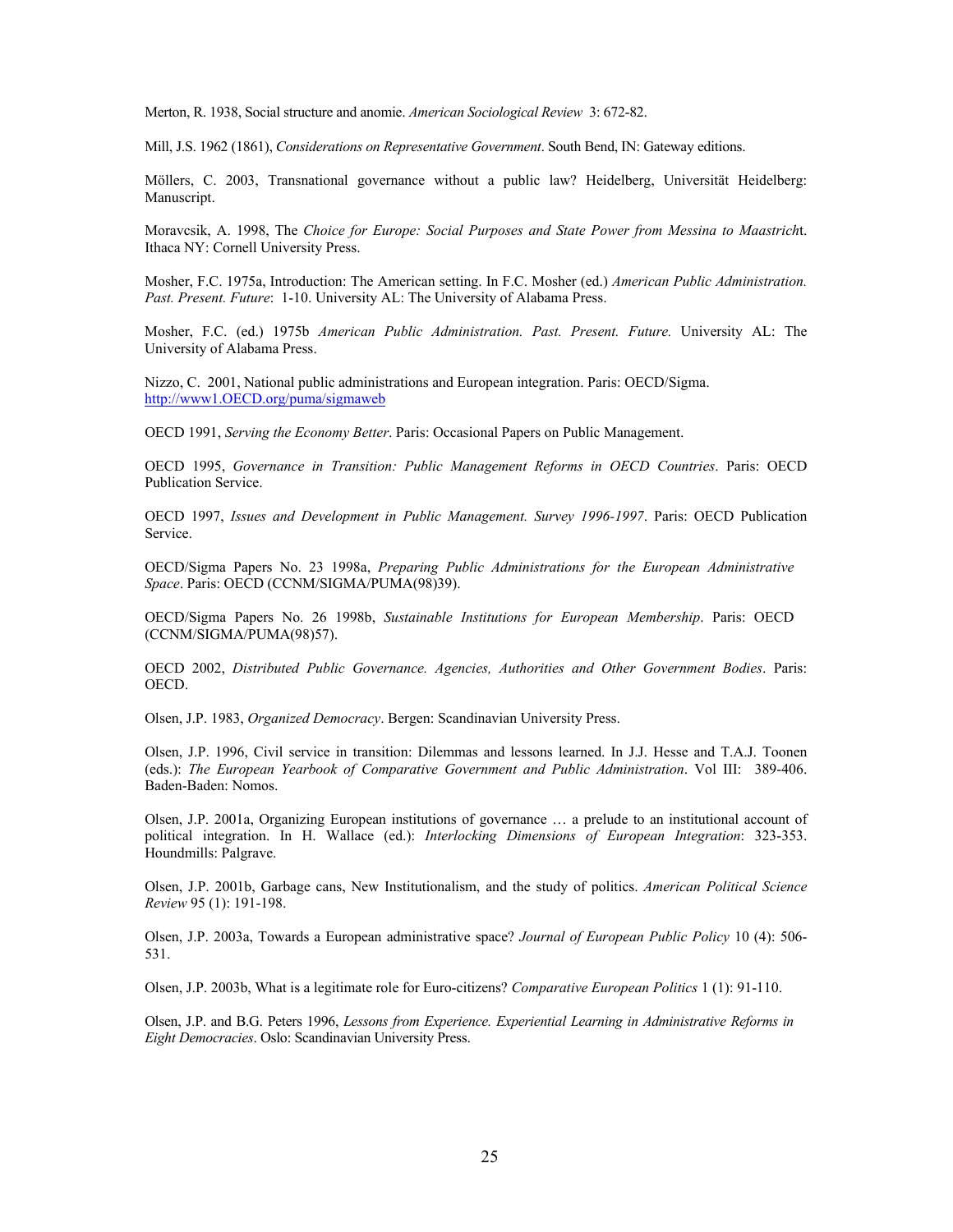Orren, K. and S. Skowronek 1994, Beyond the iconography of order: Notes for a "new" institutionalism. In L. Dodd and C. Jillson (eds.): *The Dynamics of American Politics: Approaches and Interpretations*: 311-30. Boulder CO: Westview.

Osborne, D. and T. Gaebler 1992, *Reinventing Government: How the Entrepreneurial Spirit is Transforming the Public Sector.* Reading MA: Addison-Wesley.

O'Toole, L.J. Jr. 1997a, The implications for democracy in a networked bureaucratic world. *Journal of Public Administration Research and Theory* 7 (3): 443-459.

O'Toole, L.J. Jr. 1997b, Treating networks seriously: Practical and research-based agendas in public administration. *Public Administration Review* 57 (1): 45-52.

Peters, B.G. 1996, *The Future of Governing. Four Emerging Models*. Lawrence: University Press of Kansas.

Peters, B.G. 2000, The Horizontal Management: The Search for the Philosopher's Stone. Pittsburgh: University of Pittsburgh: Paper for the Canadian Centre for Management Development.

Peters, B.G. and J. Pierre 1998, Governance without government? Rethinking public administration. *Journal of Public Administration Research and Theory* 8 (2): 223-243.

Peters B.G. and J. Pierre (eds.) 2003, *Handbook of Public Administration*. London: Sage.

Pollitt, C. and G. Bouckaert 2000, *Public Management Reform: A Comparative Analysis.* Oxford: Oxford University Press.

Raadschelders, J.C.N. and M.R. Rutgers 1999, The waxing and waning of the state and its study: Changes and challenges in the study of Public Administration. In W.J.M. Kickert and R.J. Stillman II, *The Modern State and its Study. New Administrative Sciences in a Changing Europe and United* State: 17-35. Cheltenham: Edward Elgar.

Rhodes, R.A.W. 1997, *Understanding Governance: Policy Networks, Governance, Reflexivity and Accountability*. Buckingham: The Open University.

Rokkan, S. 1999 (ed. by P. Flora, with S. Kuhnle and D. Urwin), *State Formation, Nation-Building and Mass Politics in Europe. The Theory of Stein Rokkan*. Oxford: Oxford University Press.

Rometsch, D. and W. Wessels (eds.) 1996, *The European Union and Member States. Towards Institutional Fusion?* Manchester: Manchester University Press.

Rosenau, J.N. and E-O. Czempiel 1992, *Governance Without Government: Order and Change in World Politics*. Cambridge: Cambridge University Press.

Rosenbloom, D.H. 2001, "Whose bureaucracy is this, anyway?" Congress' 1946 answer. *Political Science & Politics* (December). http://www.apsanet.org/PS/dec01/roosenbloom.cfm

Rothstein, B.1996, *The Social Democratic State*. Pittsburgh Pa: University of Pittsburgh Press.

Rourke, F. 1993, "Whose bureaucracy is this, anyway?" *PS: Political Science & Politics* (December): 687-92.

Rugge, F. 2003, Administrative traditions in Western Europe. In B.G. Peters and J. Pierre (eds.), *Handbook of Public Administration*: 177-199. London: Sage.

Rupp, T. 2003, Convention replaced by puppets? http:/www.euobserver.com/index.phtml?aid=11800.

Schick, A. 2002, Agencies in search of principles. In OECD: *Distributed Public Governance. Agencies, Authorities and Other Government Bodies* 33-52. Paris: OECD.

Schmitter, P.C. and G. Lehmbruch (eds.) 1981, *Trends Toward Corporatist Intermediation*. London: Sage.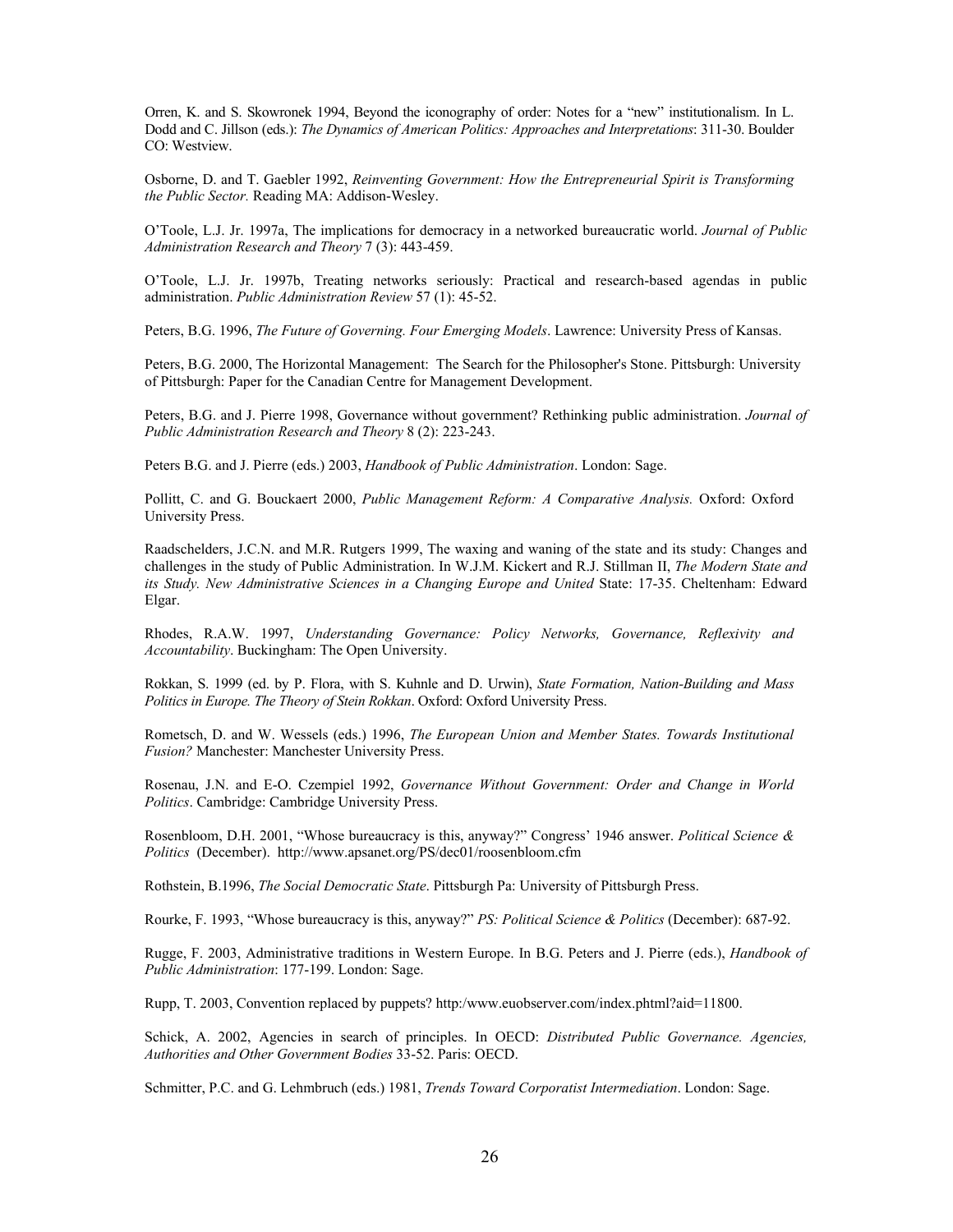Simon, H.A. 2000, Public administration in today's world of organizations and markets. *Political Science & Politics* (December): 749-756.

Stillman, R.J.II 1999 (2<sup>nd</sup> ed.), *Preface to Public Administration. A Search for Themes and Direction*. Burke, VA: Chatelaine Press.

Sverdrup, U.I. 2002, Towards a European public administration policy. Oslo, ARENA: manuscript.

Vught, F.A. van 1995, National planning: The Dutch experience. In W.J.M. Kickert and F.A. van Vught (eds.), *Public Policy & Administration Sciences in the Netherlands*: 105-124*.* Hemel Hempstead: Prentice Hall/Harvester Wheatsheaf.

Waldo, D. 1948, *The Administrative State.* New York: The Ronald Press.

Wallace, H. 2001, (ed.): *Interlocking Dimensions of European Integration*. Houndmills: Palgrave.

Weber, Max 1978, *Economy and Society*. Berkeley: University of California Press.

Weiler, J.H.H. 1999, *The Constitution of Europe*. Cambridge: Cambridge University Press.

White, L.D. 1961, *The Federalists. A Study in Administrative History*. New York: Macmillan.

Wilson, J.Q. 1994, Reinventing public administration. *Political Science & Politics* (December). http://www.apsanet.org/PS/dec94/wilson.cfm

Wilson, W. 1887, The study of administration. *Political Science Quarterly*, II (2): 197-222.

World Bank 1991, The Reform of Public Sector Management. Lessons from Experience. Washington D.C.: The World Bank.

World Bank, World Development Report 1997. *The State in a Changing World*. Oxford: Oxford University Press.

World Bank 2000, *Reforming Public Institutions and Strengthening Governance. A World Bank Strategy November 2000*. Washington: The World Bank.

Ziller, J. 1998, EU integration and Civil Service reform. In Sigma Papers No. 23 1998a: 136-154. Paris: OECD (CCNM/SIGMA/PUMA(98)39).

Ziller, J. 2003, The continental system of administrative legality. In B.G. Peters and J. Pierre (eds.): *Handbook of Public Administration* 260-268. London: Sage.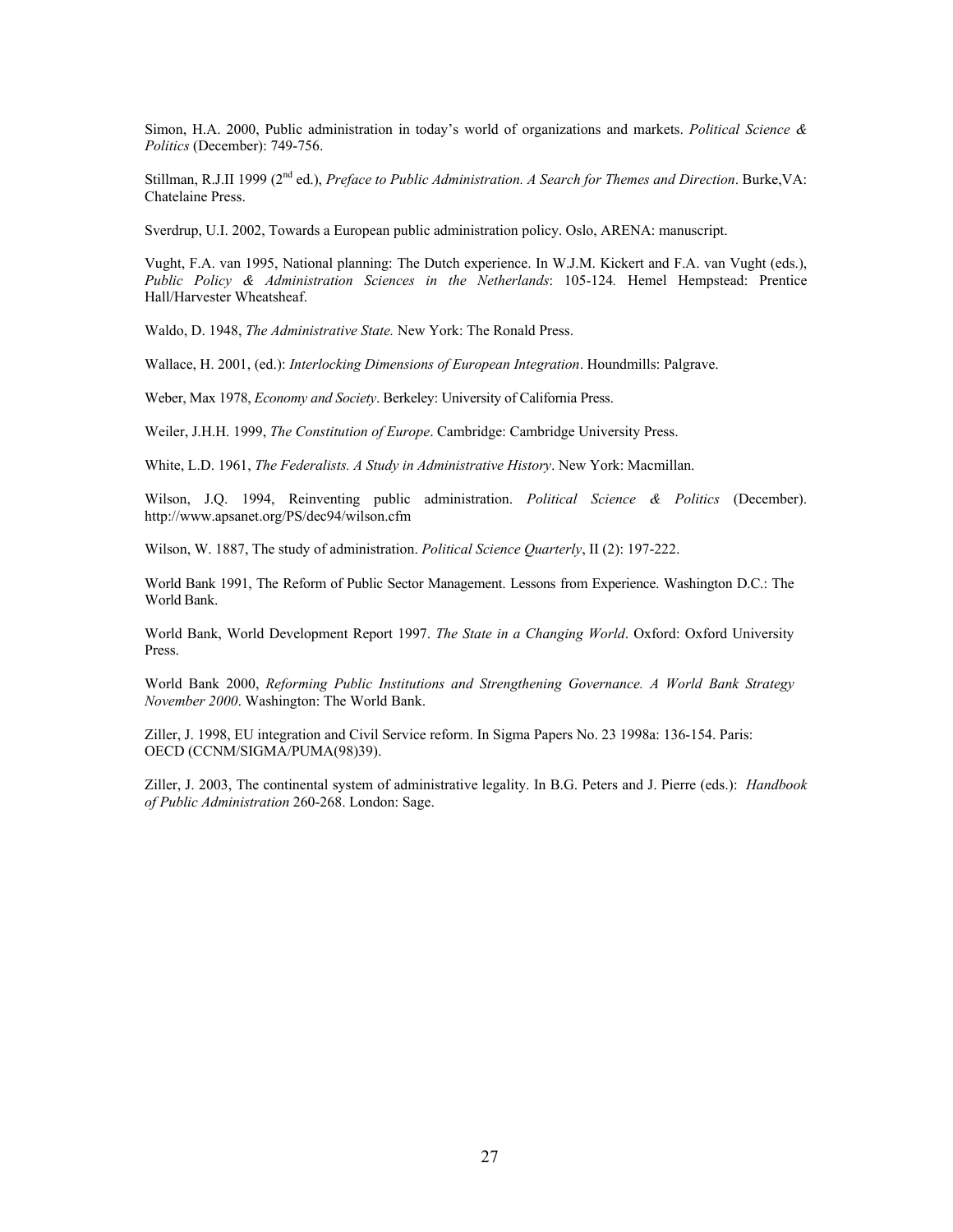# **Endnotes**

 $\overline{a}$ 

 $*$  An earlier version of this paper was presented as the 17<sup>th</sup> Annual John Gaus Lecture, American Political Science Association, Philadelphia PA, 29 August 2003. It will appear in *PS: Political Science & Politics* January 2004. I thank Jeffrey T. Checkel, Tom Christensen, Morten Egeberg, H. George Frederickson, Per Lægreid, James G. March, B. Guy Peters, Martha Snodgrass and Ulf I. Sverdrup for advice and help.

<sup>1</sup> "The citizen needs help in his job of being a citizen in the clarification of problems and the responsible formulation and presentation of policies which he may choose for dealing with those problems. Just as a king or the groups who replaced kings in the wielding of control needed agents, so do the mass of citizens" (Gaus 1947: 140-1).

 $2^2$  Gaus 1936c: 112, 1947: 39, 1950. Gaus argued that "a healthy and satisfactory life for the individual can be obtained only through varied and extensive political arrangements" and that these arrangements are largely administrative in character (Gaus 1936c: 93).

3 Gaus 1931, 1936a: 32, 1936b: 91, 1936c: 112, 1947: 128.

4 Gaus 1947: 5.

<sup>5</sup> Gaus 1936b: 67, 86, 90, 1947: 123, 149.

6 Gaus 1947: 128, 1948: 245.

 $<sup>7</sup>$  Gaus 1950: 168.</sup>

<sup>8</sup> For example, in the European Union it is observed that citizens feel alienated from the Union and it is argued that the current disenchantment must be counteracted and the Union brought closer to its citizens. The Commission talks about the widening gulf between the Union and "the peoples it serves" and says that the Union "will no longer be judged solely by its ability to remove barriers to trade or to complete an internal market; its legitimacy today depends on involvement and participation" (Commission, 2001: 18). According to the Gore-report, public confidence in the federal government has never been lower and has to be improved (Gore 1993). Wilson (1994), however, observes that "the near absence of any reference to democratic accountability is perhaps the most striking feature of the Gore report".

9 Weber 1978: Ch. XI.

10 The main frame for these ideas has been the *Rechtsstaat* or legal state in Germany; in France the *principe de légalité* or principle of legality (Ziller 2003: 260) and in the USA meritocratic ideals and anti-spoils reforms.

<sup>11</sup> Dunleavy and Hood 1994.

<sup>12</sup> Rosenau and Czempiel 1992, Kickert and van Vught 1995, Peters 1996, O'Toole 1997a,b, Rhodes 1997, Kickert and Stillman 1999, Frederickson and Smith 2003.

<sup>13</sup> Hood 1991, Pollitt and Bouckaert 2000, Christensen and Lægreid 2001.

<sup>14</sup> Osborne and Gaebler 1992: 328. For a criticism of how the "bureaucratic paradigm" is portrayed in the literature, see Lynn (2001).

<sup>15</sup> NPM reforms often involve both aspirations to improve the control over public administration through market competition and price systems and attempts to reduce the size of the public sector through privatization. The focus is here on the first dimension.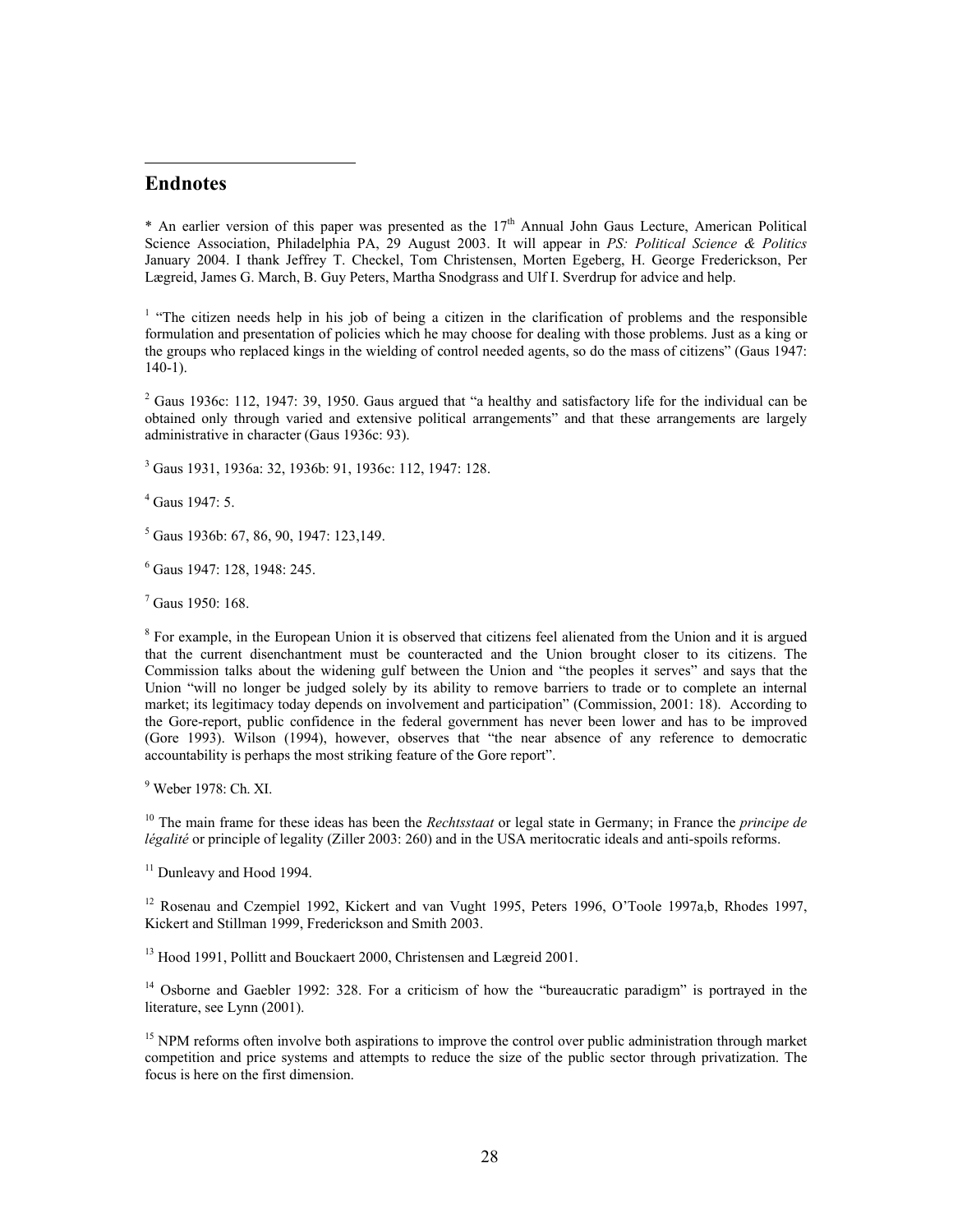<sup>16</sup> Elected politicians are "principals", defining administrative missions, objectives and performance targets. They provide resources, purchase services and monitor the performance of competing manager-entrepreneur "agents". Both the roles of elected politicians and managers reflect a tension between autonomy ("let the managers manage") and control ("make the managers manage"), a tension in part based on different roots in management theory and economic organization theory.

<sup>17</sup> Frederickson 1996, Schick 2002.

18 O'Toole 1997b: 46-7.

19 Joerges 2002: 3.

<sup>20</sup> Network governance interprets public administration as open organizations with unclear borders and involved in interaction and problem solving with their task environments, In contrast, NPM portrays administrative agencies as more autonomous organizations with clear tasks, goals, resources and borders and responsible for identifiable results.

<sup>21</sup> Kickert and van Vught 1995, O'Toole 1997a,b, Rhodes 1997, Frederickson 1999, Raadschelders and Rutgers 1999, Frederickson and Smith 2003.

 $22$  Kettl 1996: 16. Peters (2000) has observed that the changes turn the ship of state into a flotilla.

23 Nizzo 2001: 2.

<sup>24</sup> Kickert and Vught 1995, Olsen and Peters 1996, Kickert 1997, Kickert and Stillman 1999, Rokkan 1999, Stillman 1999, Pollitt and Bouckaert 2000, Olsen 2003a, Rugge 2003.

 $25$  Möllers 2003.

26 Gaus 1947, Waldo 1948, Mosher 1975b.

<sup>27</sup> Schmitter and Lehmbruch 1981, Olsen 1983, Katzenstein 1985, Rothstein 1996.

28 Hood 1996: 268.

<sup>29</sup> Kettl 1993: 408.

<sup>30</sup> Brunsson and Olsen 1993, Bekke, Kickert and Kooiman 1995, Bekke, Perry and Toonen 1996, Frederickson 1996, Kettl 1996, Olsen and Peters 1996, Peters 1996, Aberbach 2003, Peters and Pierre 2003.

31 Halligan 1996: 297.

 $32$  One OECD report (1991) was titled, "Serving the economy better", but the theme has been central in many reports (Olsen 1996). Another OECD report (1995:25) summarized the key reform thrusts: "A greater focus on results and increased value for money, devolution of authority and enhanced flexibility, strengthened accountability and control, a client- and service-orientation, strengthened capacity for developing strategy and policy, introducing competition and other market elements, and changed relationships with other levels of government".

33 World Bank 1991: 38.

34 Jackson 1990.

35 World Bank 1997, 2000.

36 For example, OECD 1997: 7,15,31.

37 OECD 2002: 9, 21-22.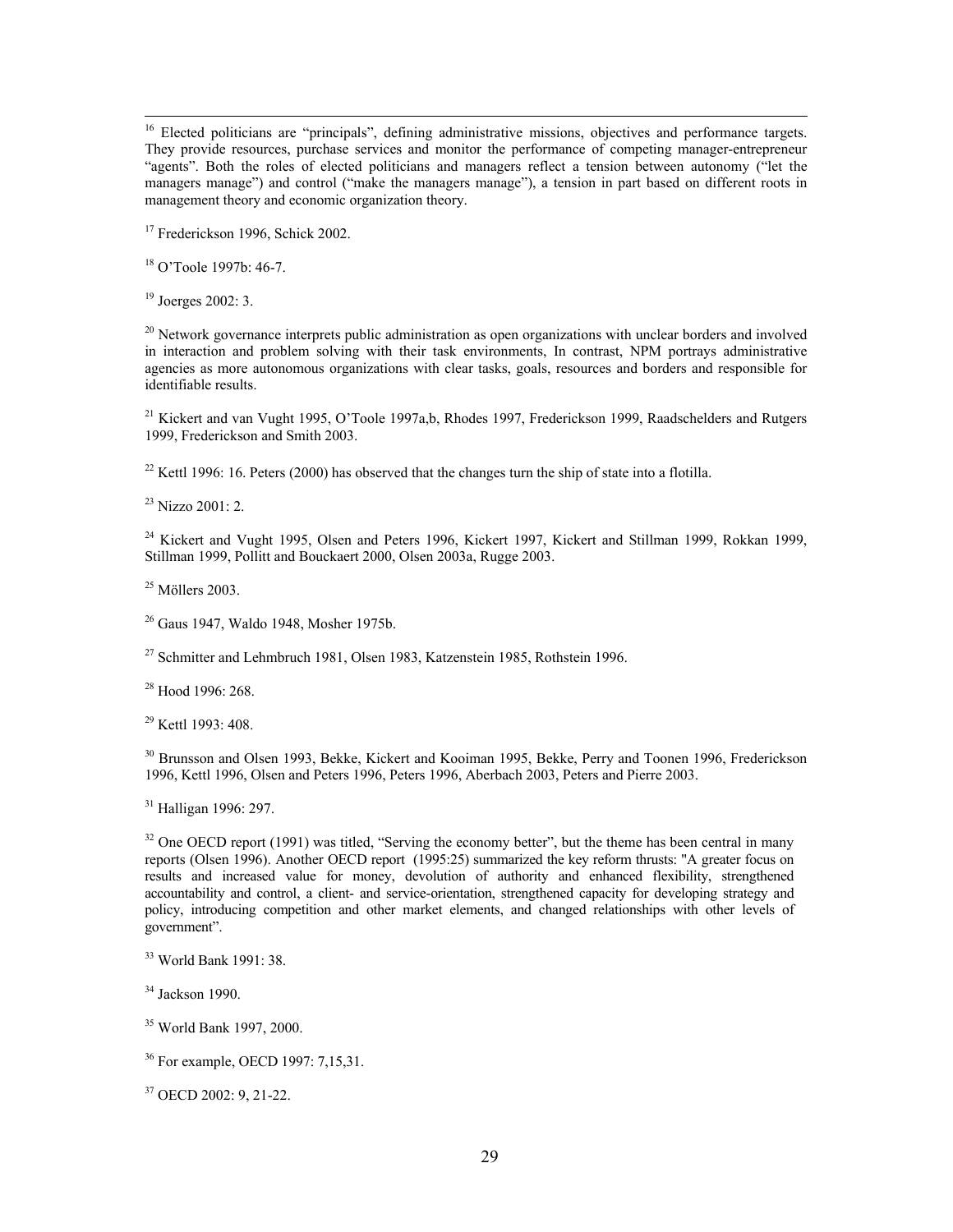38 Dahl 1947, March 1997.

39 Mosher 1975a: 8.

 $\overline{\phantom{a}}$ 

40 Frederickson 1999.

41 Frederickson 1999: 15-16.

42 Kohler-Kohler and Eising 1999, Weiler 1999, Cowles, Caporaso and Risse 2001, Egeberg 2001, Hooghe and Marks 2001.

43 Rometsch and Wessel 1996, Egeberg, Schaefer and Trondal 2003.

<sup>44</sup> Balancing the need to respect the diversity of the internal structures of the member states and the need for members to adopt legal measures necessary to implement the Union's legally binding acts is part of the general search for a balance between unity and diversity, common projects and national autonomy.

<sup>45</sup> The EU and its predecessors did no such assessment of the existing administrative systems during the preparation for accession in 1973, 1980, 1986 and 1995 (Ziller 1998: 138). In comparison, the Federalists emphasized the importance of creating an administrative organization separate from and independent of the states (White 1961: 512).

46 OECD/Sigma 1998a,b.

 $47$  Sverdrup 2002.

48 For example, the Commissions White Paper on governance (Commission 2001).

49 OECD/SIGMA 1998a,b. SIGMA, or *Support for Improvement in Governance and Management in Central and Eastern European Countries*, is a joint initiative of the OECD Centre for Co-operation with Non-Member Economies and the European Union's Phare Programme. PUMA refers to OECD's Public Management Committee.

50 Moravcsik 1998, Kohler-Koch and Eising 1999, Wallace 2001.

51 Cowles, Caporaso and Risse 2001, Knill 2001, Olsen 2003a, Jacobsson, Lægreid and Pedersen 2003.

 $52$  The quote is from the president of the Convention, former French president Valerie Giscard d'Estaing (2003: 14). At the opening of the Convention, he argued that a successful drafting of a European Constitution required a process beyond the aggregation of predetermined national and institutional self-interests. Needed was a "Convention spirit" with a European focus and a willingness to test existing preferences and positions (Giscard d'Estaing 2002).

<sup>53</sup> Several Euro-barometer surveys have shown that only 28% of EU citizens know about the Convention. In a Eurobarometer survey spring 2003, with 16 410 respondents, more than 50% answered "don't know" to each of the seven questions asked about the convention (http://europa.eu.int/comm/public opinion). In a survey of 25000 people from all the countries in the enlarged EU and covering the period June 23 to 29 2003, immediately after the final draft had been presented, 45 % said they had heard about the Convention (http://europa.eu.int/comm/public\_opinion/index.htm). In the US-context, three fourths of the adult males did not vote on the election of delegates to the ratifying conventions of the American Constitution, a result that according to Brown was caused by indifference, not disfranchisement (Brown 1956: 198-9).

<sup>54</sup> Rupp 2003. There are different assessments of the democratic quality of the Convention as well as the EU in general. While some see a new phase of democracy beyond the nation state, skeptics find similarities with White's description of the American Federalists' positions. According to White, the Federalists accepted the philosophy of government for the people, but not government by the people. Government had to be conducted by "the superior part of mankind – superior in education, in economic standing and in native ability". The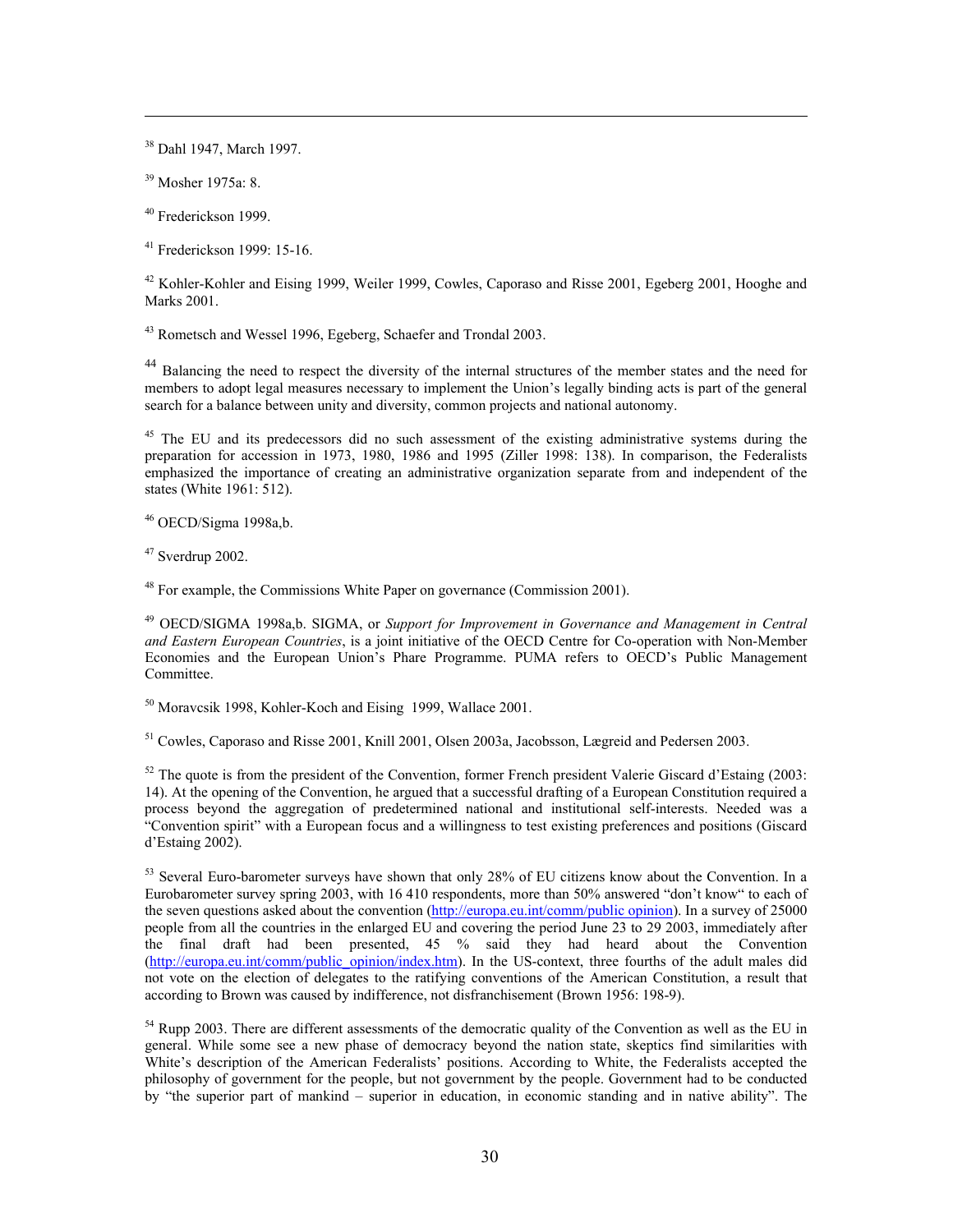Federalists' thinking reflected the interests and ideals of the commercial world of their time (White 1961: 508). Yet they did not fear executive power but had a deep fear of governmental impotence. Their preference for the executive branch was a faithful reflection of their distrust of the people and trust in "well-educated men of affairs, men with trained minds and broad experience", coming from the upper classes (p. 510). Furthermore, "they believed that only by a good public service could the interests of the mercantile classes be properly served" (p. 514).

55 Joerges 2002: 21. An implication is a need to avoid definitions of public administration that *a priori* assume specific authority and power-relations, for example defining public administration as "the organizations which are directly subordinated to political power and which are at the service of the executive in the policy making process" (Bossaert et al. 2001: 17).

<sup>56</sup> The observation is certainly not limited to the EU (Long 1949: 257, Eisenstadt 1965: 178). Furthermore, "Whose bureaucracy is this anyway" has been used in the titles of two Gaus lectures (Rourke 1993, Rosenbloom 2001). In his Gaus lecture, Lindblom argued that democracy as a method of political organization and governance has not really been tried, only distant approaches to it. Yet he saw the democratic movement as still moving on and expected more democracy in the future (Lindblom 1995). Simon, in his Gaus lecture, emphasized the need to defend political institutions against the imperialism of utility maximization, competitive markets, and privatization (Simon 2000: 750).

57 Olsen 2003b.

58 Kaufman 1956, Jacobsen 1960, Orren and Skowronek 1994, Olsen 2001a.

<sup>59</sup> The same is true for administration scholars. In contrast to the claim that public administration should be more open to popular opinion, Wilson, for example, answered the question: "What part shall public opinion take in the conduct of administration", by arguing that "bureaucracy can exist only where the whole service of the state is removed from the common political life of the people, its chiefs as well as its rank and file" (Wilson 1887: 214, 217).

<sup>60</sup> Christensen and Peters 1999: 163.

61 Mosher 1975b, Kooiman 1993, Vught 1995.

62 March 1997: 8.

63 Orren and Skowronek 1994, Olsen 2001a.

<sup>64</sup> Cyert and March 1963.

65 Kaufman 1956, Jacobsen 1964, March and Olsen 1989.

<sup>66</sup> For the EU, Rometsch and Wessels 1996, Egeberg, Schaefer and Trondal 2003.

67 Wilson 1994, Peters and Pierre 1998: 240, Frederickson 1999, Kickert and Stillman 1999: 12, Frederickson and Smith 2003: 207.

68 Stillman 1999: 238.

69 Peters and Pierre 2003. The *Handbook* portrays public administration as a core institution of government; administrators have substantial discretion, control vast resources, exercise power and make things happen. They are a major point of contact between citizens and the state, a target of citizens' influence and important in creating an image of government in the popular mind. Public administration also has a constitutive dimension, explicating collective interests, protecting values like universality, equality and legal security, providing fair implementation of laws and policies, securing predictability, accountability and control and reducing corruption and favoritism.

70 Knott and Thomas 2003.